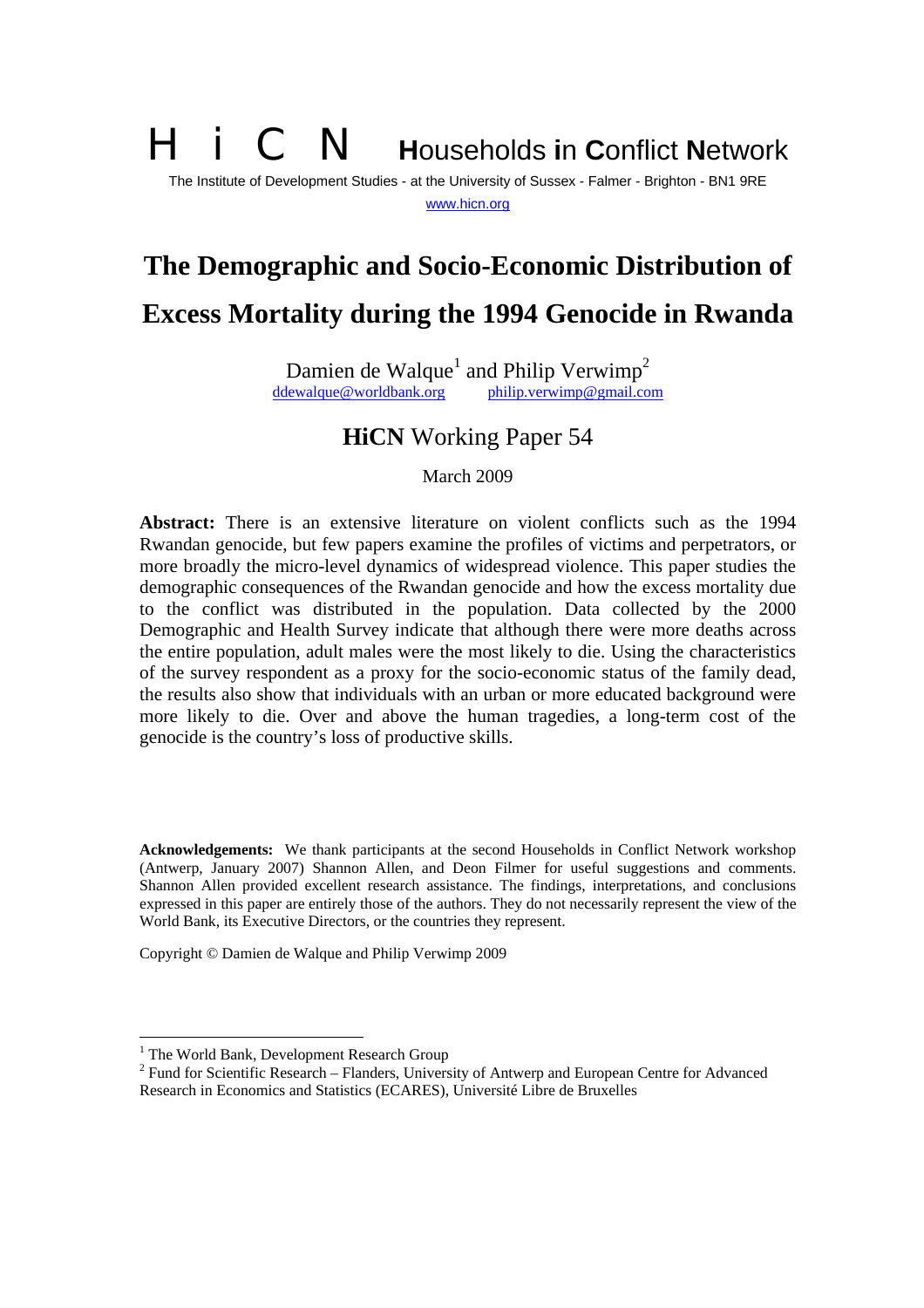#### **1. Introduction**

This paper studies the long-term demographic consequences of the Rwandan genocide (1994) and, in particular, it analyzes how excess mortality was distributed in the population. This study complements earlier work by Verwimp (2003a, 2003b, 2004 and 2005). The analysis uses the siblings' mortality module of the 2000 Demographic and Health Survey (DHS) in Rwanda to analyze mortality during 1994. The maternal mortality module collects from female survey respondents the following information: number of brothers and sisters born from the biological mother of the respondent and, for each of the siblings; gender, survival status, age and age at death if relevant. De Walque (2005 and 2006) has used this method to analyze selective mortality during the Khmer Rouge Period in Cambodia.

We find that the excess mortality of 1994 dramatically affected the population composition of Rwanda. Adult males were most likely to die, indicating that violent deaths represented a very large share of the excess mortality. Using the characteristics of the respondent sister as a proxy for the socio-economic status of the family, we also establish that individuals with an urban or educated background were more likely to die. We consider the possibility that these two results are driven by the fact that Tutsi were especially targeted by the 1994 genocide. Indeed, we find, using the 1992 Demographic and Health Survey, that Tutsi were more likely to be educated and to live in urban areas. Since ethnic variables have not been collected in the 2000 DHS, our analysis suffers from an omitted variable bias. We try to tackle this issue by using age at marriage as a proxy for being Tutsi. Even if we can only partially address the omitted variable bias, we can conclude that the genocide represented, over and above the human tragedies, a huge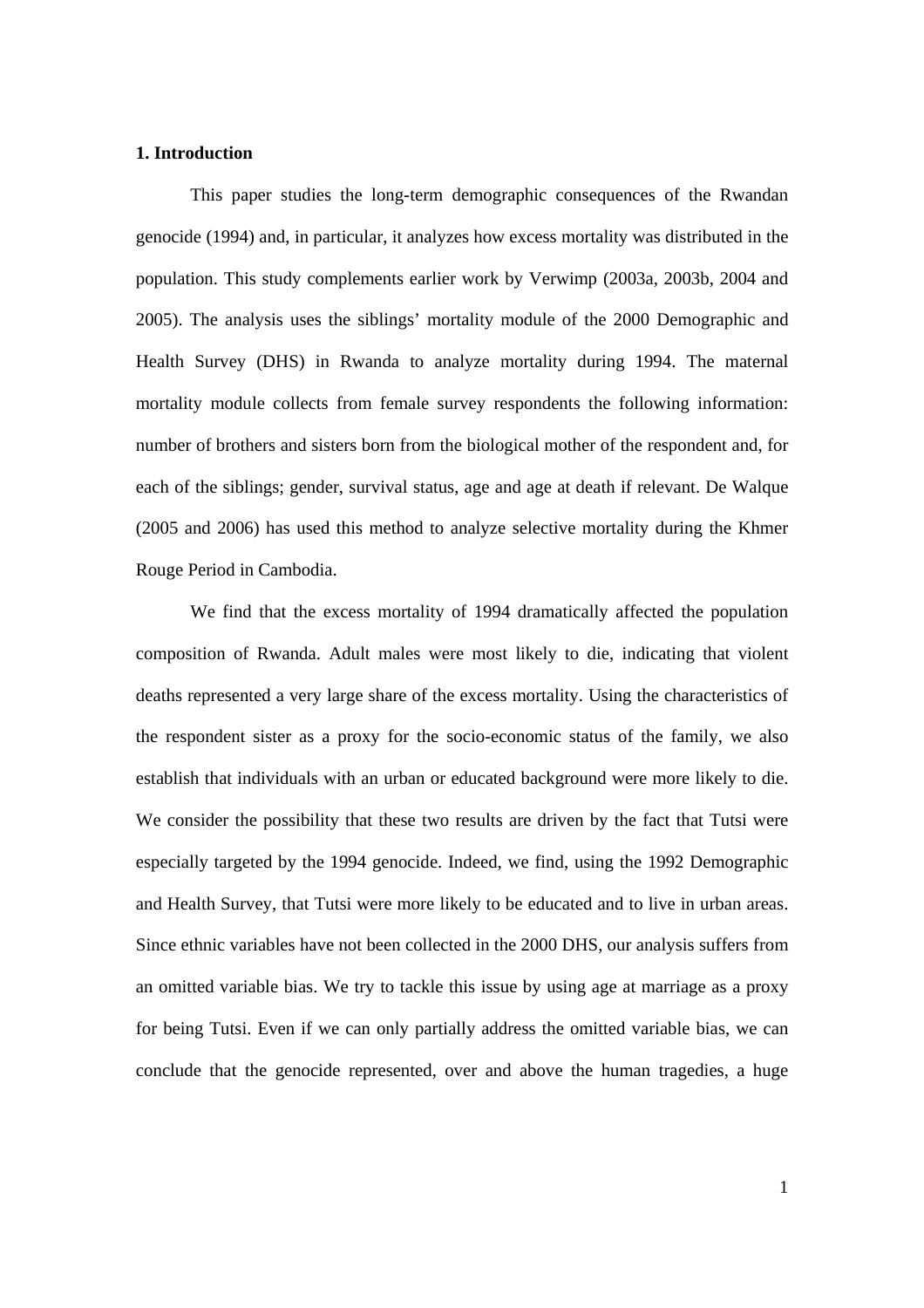negative shock for the human capital in Rwanda, since the more educated and urban groups of the population were more likely to be victims.

The paper's objective is to increase our understanding of the micro-level dynamics of violent conflict. Firstly, by analyzing the socio-economic characteristics of the victims, we better understand the direction of the violence, which brings us closer to the intentions or motivations of the perpetrator. Secondly, the analysis also adds insights into the long-term consequences of the 1994 genocide, in particular the loss of human capital.

There is an extensive literature on the Rwandan genocide and other violent conflicts, but few papers address the profiles of victims or perpetrators, or more broadly the micro-level dynamics of the violence. Using a small sample from Northern Rwanda, André and Platteau (1998) found that land issues, land endowment and more general wealth and social status played an important role in the genocidal dynamic at the local level. Their sample was almost entirely Hutu. Kalyvas (2006) convincingly demonstrates that local participants in violence during civil war more often than not have other agendas than the macro-level narrative that is supposedly driving the conflict. Verwimp (2003b), using a small sample form southern Rwanda, shows that older and wealthy Rwandans had a higher propensity to be killed in the genocidal violence, even after controlling for ethnicity. Bundervoet (2008, forthcoming), in an analysis of victim profiles from the 1993 massacres in Burundi, finds that wealth in terms of livestock and human capital increased the propensity to be killed. De Walque (2005) shows that the Khmer Rouge particularly killed educated and urban residents. Akresh and de Walque (2008) found that 1994 genocide in Rwanda had a lasting negative impact on the educational achievement of children who were of school going age in 1994. A common result from the empirical

2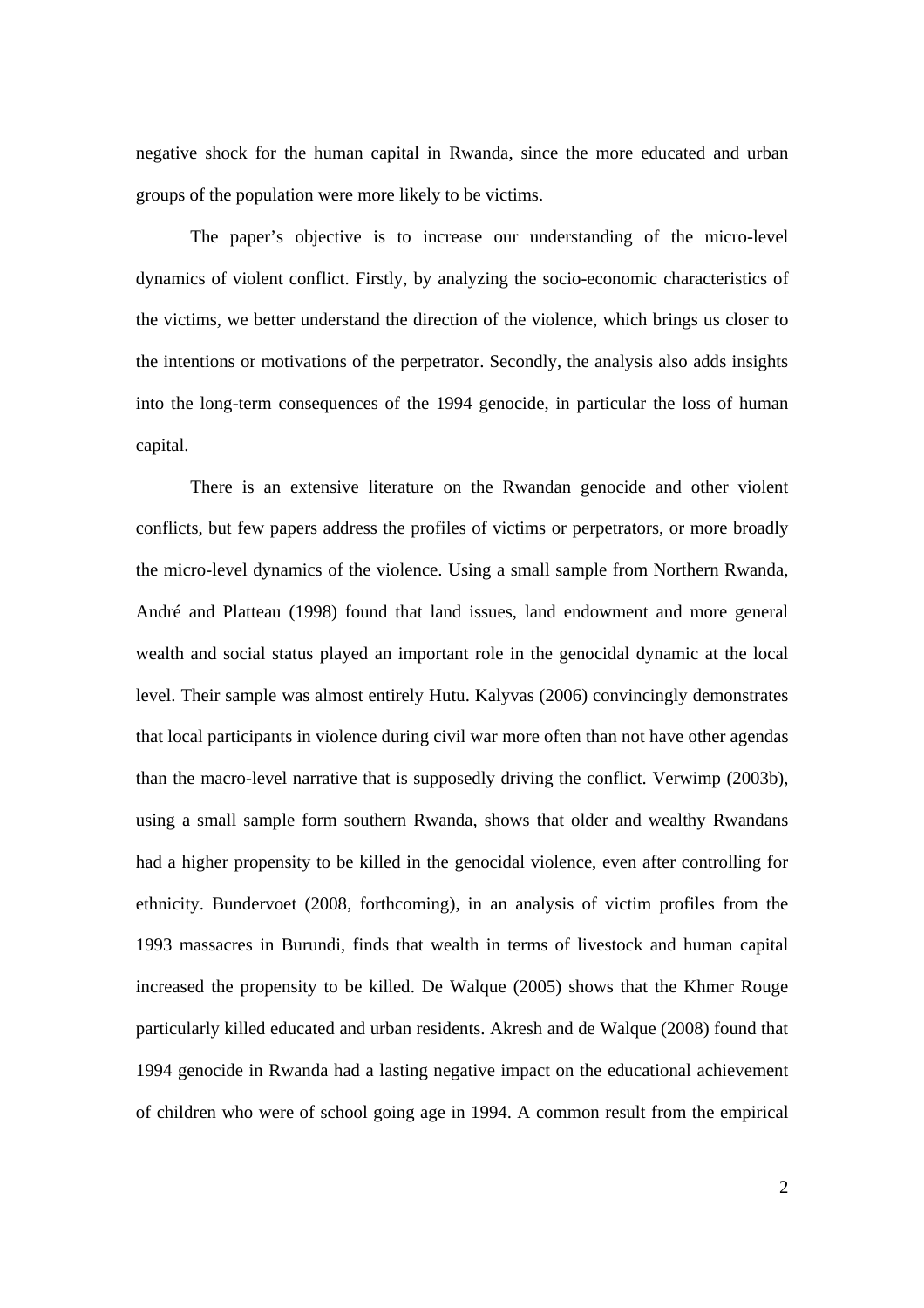work of the mentioned authors is that the killing of an individual, even during a massacre or genocide is not a random event. Victims are deliberately targeted, be it for their ethnicity, status, wealth, education, gender, religion or political conviction.

The paper is structured as follows. Section 2 gives a short overview of the Rwandan genocide. Section 3 presents the methodology and the data. Section 4 describes the main results while section 5 addresses the omitted variable bias caused by the absence of the ethnic variable. Section 6 concludes.

#### **2. Short History of the Rwandan Genocide**

Between April and July 1994, between 500.000 and 800.000 Tutsi (Prunier, 1995 ; Des Forges, 1999) or about 75% of the Tutsi population together with many Hutu who were known to be opponents of Habyarimana were killed by the Rwandan military (FAR), local police, national guard and militia called Interahamwe. A few years before, in October 1990, a group of rebels consisting of Tutsi refugees who had left Rwanda during the 1959-1962 revolution, together with their offspring, attacked Rwanda from Uganda. What followed was a civil war between the Rwandan armed forces (Forces Armées Rwandaises, FAR) and the rebel army (Rwandan Patriotic Front, RPF) in which the civilian population in the north of Rwanda was the main victim. While the RPF claimed to fight against the dictatorship of president Habyarimana, the latter claimed to represent the majority of the people. The battles between both armies were paralleled by peace negotiations and third party interventions. In order to understand the drama of this period, it is essential to know its history.

The ethnic composition of the population had been a major issue in Rwandan politics since the time of colonisation. The Belgian colonizer had first favoured the Tutsi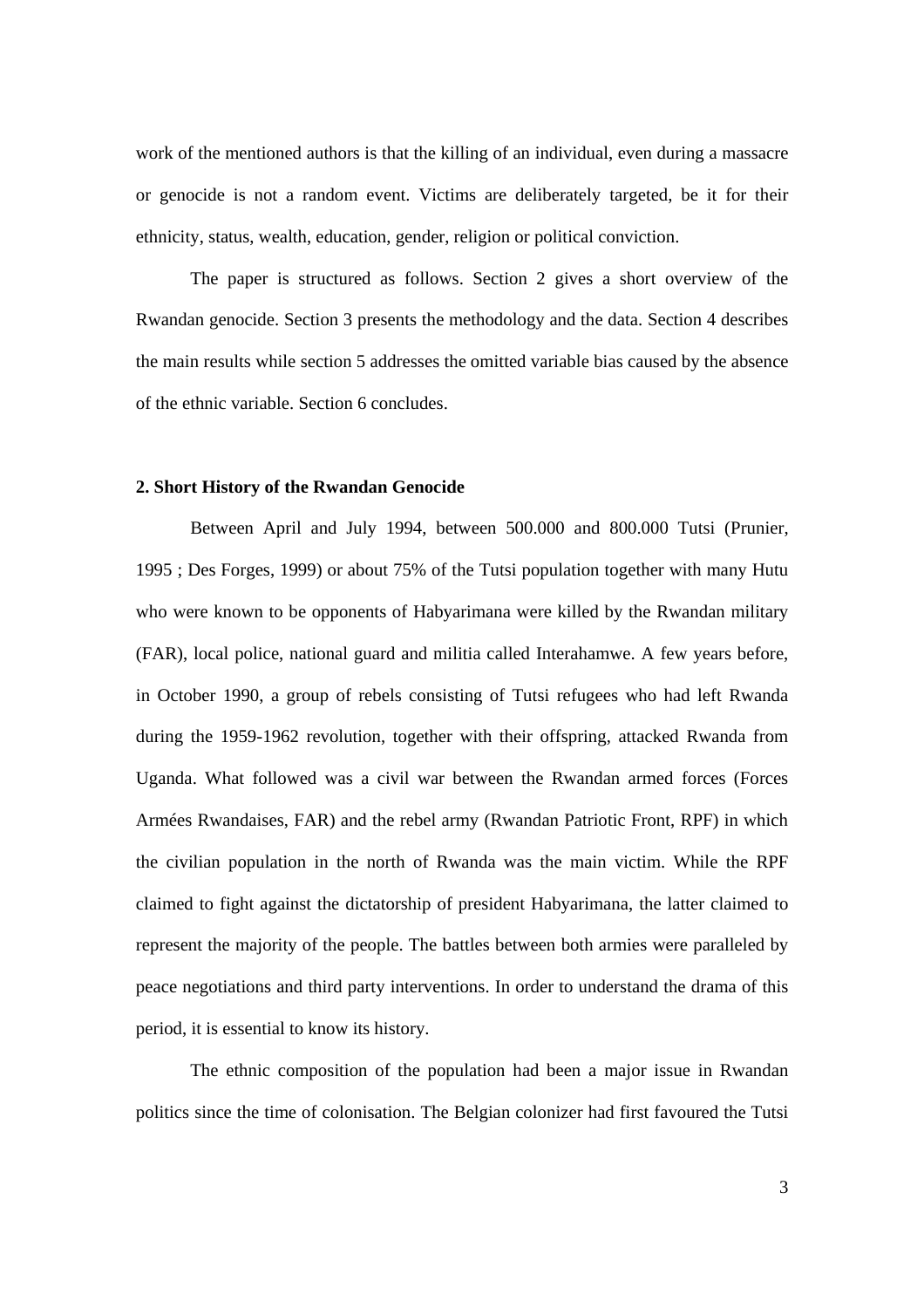ruling class because they were considered racially superior to the Hutu, who were considered a people of cultivators. In the 1950's, with the spread of anti-colonial and independence movements, the ruling Tutsi began to claim the independence of Rwanda. At that time a Hutu counter-elite was given the chance to study at catholic seminars. With Belgian military and political aid, this new elite of Hutu leaders succeeded in overturning the ruling Tutsi regime and replace it by the leadership of the *Parmehutu*, the party for the emancipation of the Hutu. Grégoire Kayibanda, a seminarian, became the first president. The ethnic divide however remained and was even strengthened. The new rulers, at the national as well as at the local level established their power by removing all Tutsi from positions of power. Ordinary Tutsi who were not associated with political power were also targets of reprisal and murder. For detailed treatment of the history of Rwanda, we refer to books written by G. Prunier (1995), C. Newbury (1988), D. De Lame (1996), F. Reyntjens (1994) and J.P. Chrétien (2000), among others.

In 1973 a group of army officers around Juvénal Habyarimana took power by a coup d'état. They were frustrated by the monopolisation of power by the group around Kayibanda, whose power base was the central prefecture of Gitarama. The group around Habyarimana, originating from northern Rwanda, saw all benefits of power go to the people from Gitarama. After the coup d'état, Habyarimana became the new president. He established the MRND (Mouvement Révolutionnaire National pour le Dévéloppement), the single party whom every Rwandan was supposed to belong to by birth. Aided by high prices for the coffee, the country's main export crop, in the late seventies and generous donor support, Habyarimana was liked, or at least not contested, by a large part of the population. He did not abolish the ethnic identity cards and he forbade officers and soldiers to marry Tutsi wives. In order to control population movements, he set up a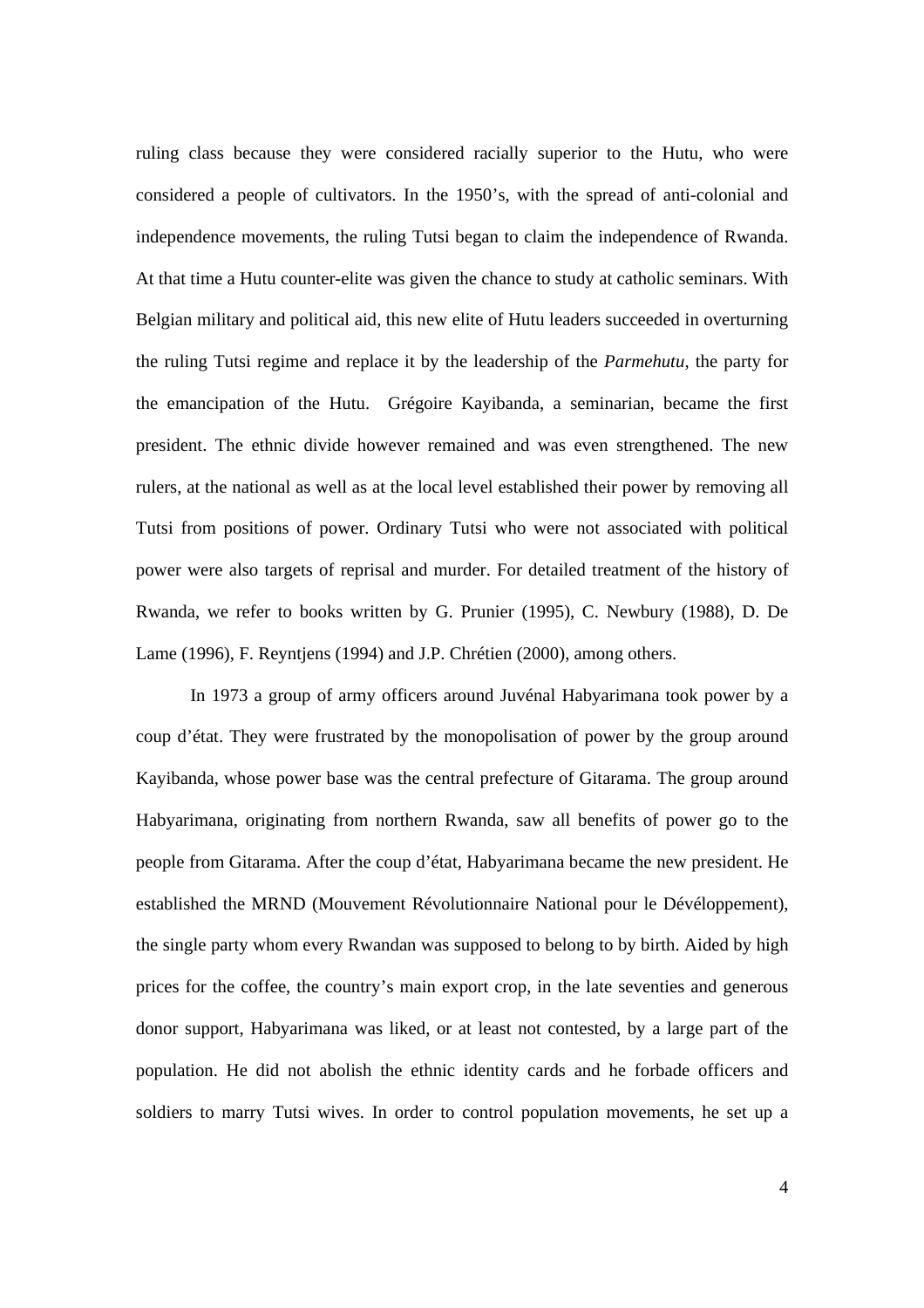detailed system of registration and reporting of demographic changes at the local level. He also had every adult participate in the *Umuganda* (weekly communal labour), and institutionalized weekly animation sessions in honour of himself (Verwimp, 2003a).

A key characteristic of the Habyarimana regime was its doctrine on the relation between population and land. The president had never been an advocate of a family planning policy. On several occasions he declared that children were the wealth of every Rwandan family. Groups set up by the Ministry of the Interior attacked pharmacies that sold condoms. The president was fully supported by the Catholic Church, which was omnipresent in Rwanda. The fertility rate of Rwandan women was among the highest in the world and the average size of cultivated land per family was shrinking rapidly from 1.2 ha in 1984 to 0.9 ha in 1990 (National Agricultural Surveys, 1984 and 1989-1991). Many families had not enough land to earn a living and feed their families. In 1986, when discussing the fate of the 1959-1962 refugees, the Central Committee of the MRND said that their return was not possible because the country was overpopulated.

During the civil war preceding the genocide (1990-1994), a number of local massacres occurred in which a total of 2.000 Tutsi were killed. These massacres were not spontaneous outburst of violence from a poor peasant population but were organised by the national power elite. On April  $6<sup>th</sup>$ , 1994 Habyarimana's plane was shot down. After that, the genocide broke out.

#### **3. Methodology and Data Description**

We use the 1992 and the 2000 Demographic and Health Surveys (DHS) for Rwanda. The 2000 survey includes a module collecting information on all the siblings of the respondent, including siblings who have died. The respondent is always and adult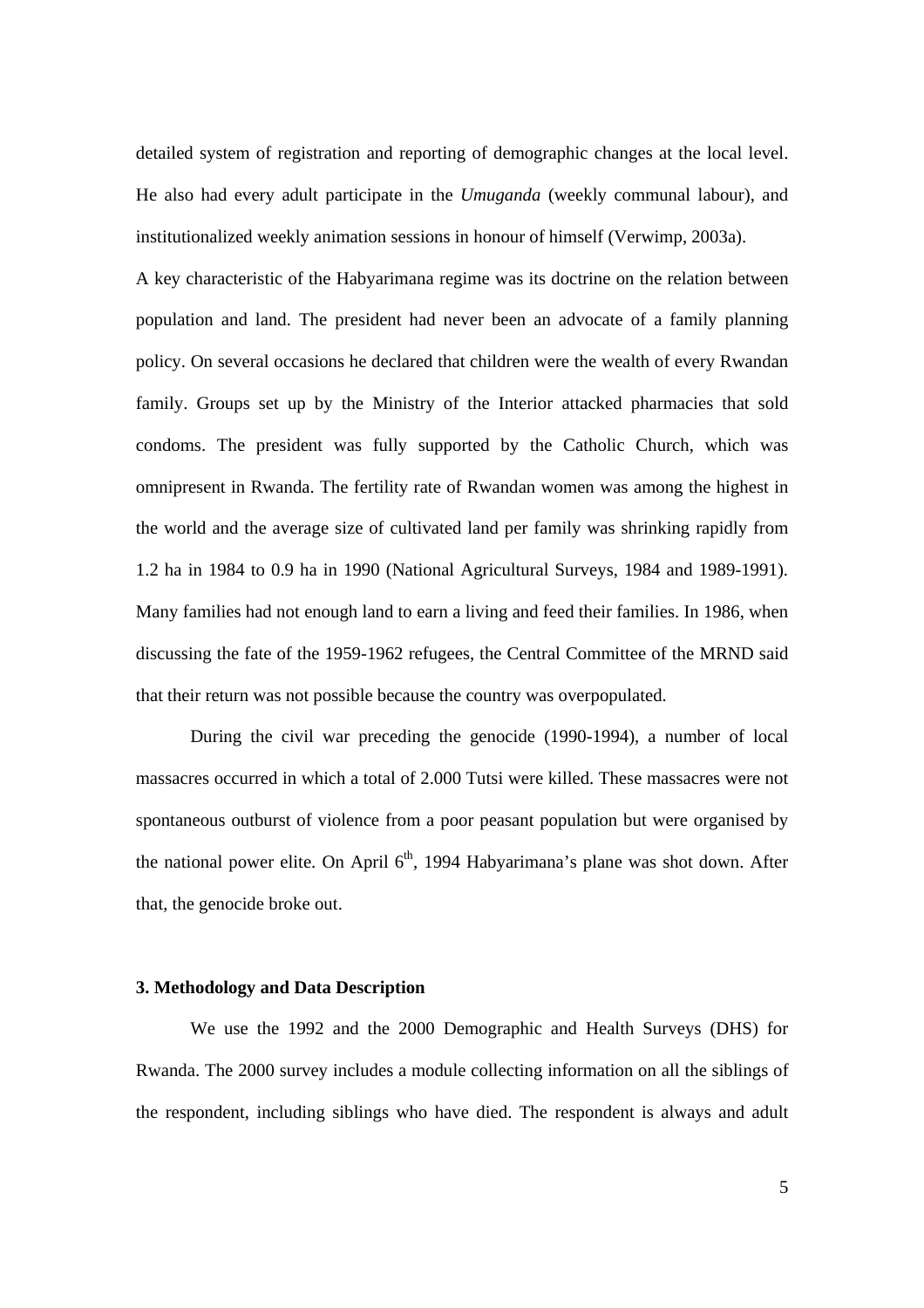female, age 15-49. We thus have information on the date of birth, the sex and - in case of death - also the date of death of all siblings of the adult female interviewed in the 2000 DHS. One advantage of the mortality module is that it greatly increases the size of the population from which mortality estimates are calculated. Using this module, we increase the number of cases in our analysis from roughly 10.000 adult females to close to 45.000 siblings of the survey respondents. In addition, compared to many studies about mortality, it is not drawn from a sample of convenience (e.g. refugees), since the DHS are administered to a randomly selected representative sample of the population.

There are however several methodological issues implied by using a sample of survivors. Even with a nationally representative sample, estimates based on a sample of survivors are potentially subject to several shortcomings (see for example, Heuveline, 1998, 2001 (a), 2001 (b) about estimates of the number of deaths during the Khmer Rouge period in Cambodia). First, the method relies on recall of past events and is therefore possibly prone to misreporting. Several tests of data quality are performed in the DHS report and there does not seem to be systematic reporting biases; the sex ratios at birth are in the internationally acceptable range suggesting that there is no serious under- or over-reporting of brothers or sisters. Similarly, the median year of birth is the same for respondents as for siblings, indicating that there is no underreporting of older siblings. When more than one respondent in the same household reported on the same sibship, only one respondent was randomly retained.

 Given the way the adult mortality schedule is constructed, we miss entirely families in which only males were born and we are likely to under-represent families where a majority of males where born. But this is only likely to have an impact if we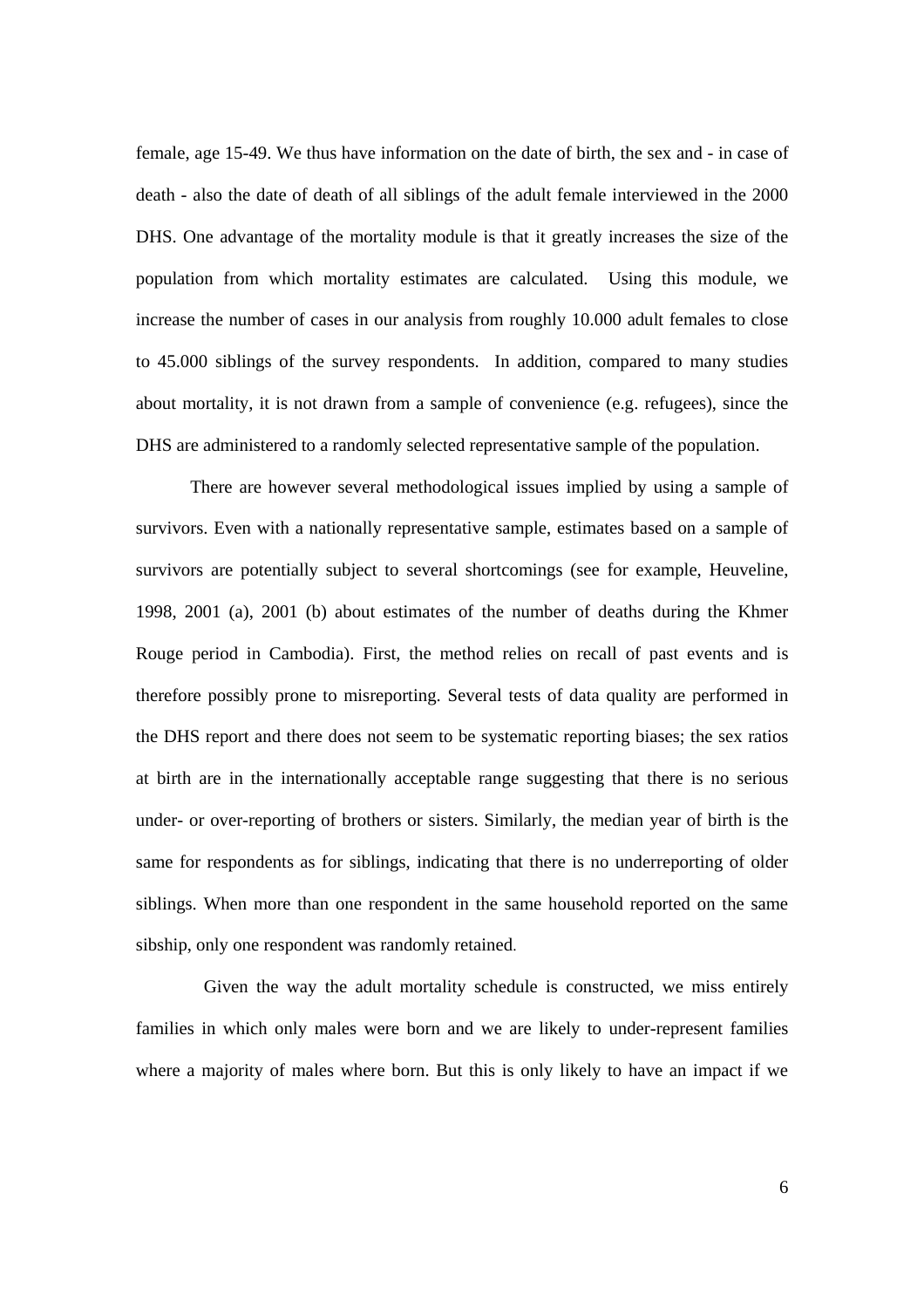think that mortality in the genocide was affected not only by one's own gender (which was the case, as we will show) but also by the gender composition of one's own sibship.

Another methodological issue is that for siblings from a family to have a chance to be represented in the survey, at least one of the siblings need to have survived until the date of the survey. In other words, the survey misses the families where all siblings died and is likely to over-sample families with many survivors (Gakidou and King, 2006). This means that the survival probabilities of brothers and sisters are not independent. This is, therefore, likely to lead to an underestimation of the extent of the mortality. This problem is more likely to occur during extreme mortality crises, like the genocide in Rwanda, when the deaths among siblings might be highly correlated. To account for the unequal probability of selection into the sample, we weighted the data by a factor of the inverse of the number of surviving females age 15-49 in each family. We will also not include the respondent in the counts, but only her siblings, because otherwise mortality would be further underestimated since, by definition, respondents are all survivors.

 We should however keep the risk of underestimation of deaths in perspective. While it is correct that often, members of Tutsi households (parents and children living in the same dwelling) were killed at the same time, at the same place and by the same people (Verwimp, 2003), this is not the case for adult brothers and sisters who had already started their own households before the genocide. Married sisters and brothers do not live with each other but with their respective partners, thereby increasing the probability that at least one of the adult brothers or sisters survived the genocide. Given that on average Rwandan mothers gave birth to eight children in the period covered by the 1992 and 2000 DHS, it is very likely that at least one of them will have survived the genocide. With the maternal mortality module, this is precisely what we are capturing: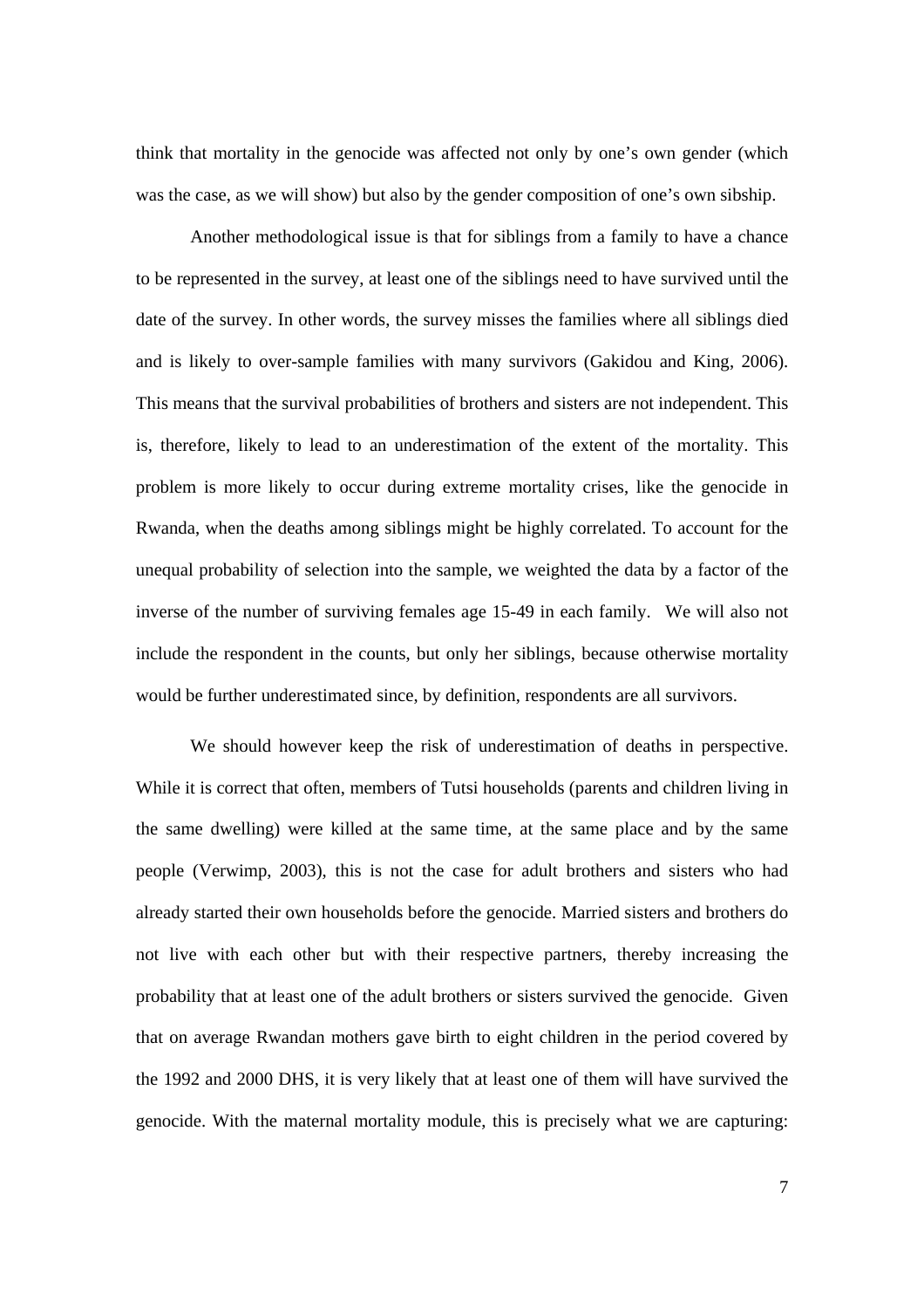the death and survival of the siblings of the adult female, not of current household members.

Despite the shortcomings, the mortality estimates - derived from the siblings' data from a large representative sample – offer useful insights. Even if they might underestimate the number of deaths, they provide an accurate measure of the impact of mortality on the current population structure of Rwanda. Such data also allow the analysis to address questions about the timing and the socio-economic distribution of excess mortality that cannot be answered with other approaches like the reconstruction approach that compares population counts and distributions from one census to the other (see for the case of Cambodia, Heuveline, 2001a and 2001b).

In the siblings' data collected in a nationally representative Demographic and Health Survey, there is no direct information on the socio-economic status of the siblings. However, by using information about the respondents, it is possible to proxy the socioeconomic status of the family. For example, the schooling levels of the female respondents can be considered a good indicator of the social and educational status of their family. For the type of residence, one variable indicates whether the respondent is living in a rural or an urban area. Combined with variables about migration history, this allows us, in most cases, to determine whether the family was living in a rural or an urban area in 1994. For individuals who never moved, or who moved for the last time before 1994, the current residence is the residence in 1994. For individuals who moved after 1994, the survey only records the type of residence immediately prior to the last move. If there was only one move between 1994 and 2000, this does not constitute a problem. If there has been several moves between 1994 and 2000, we cannot be certain of the type of residence in 1994, but we make the assumption that the type of residence (urban vs. rural)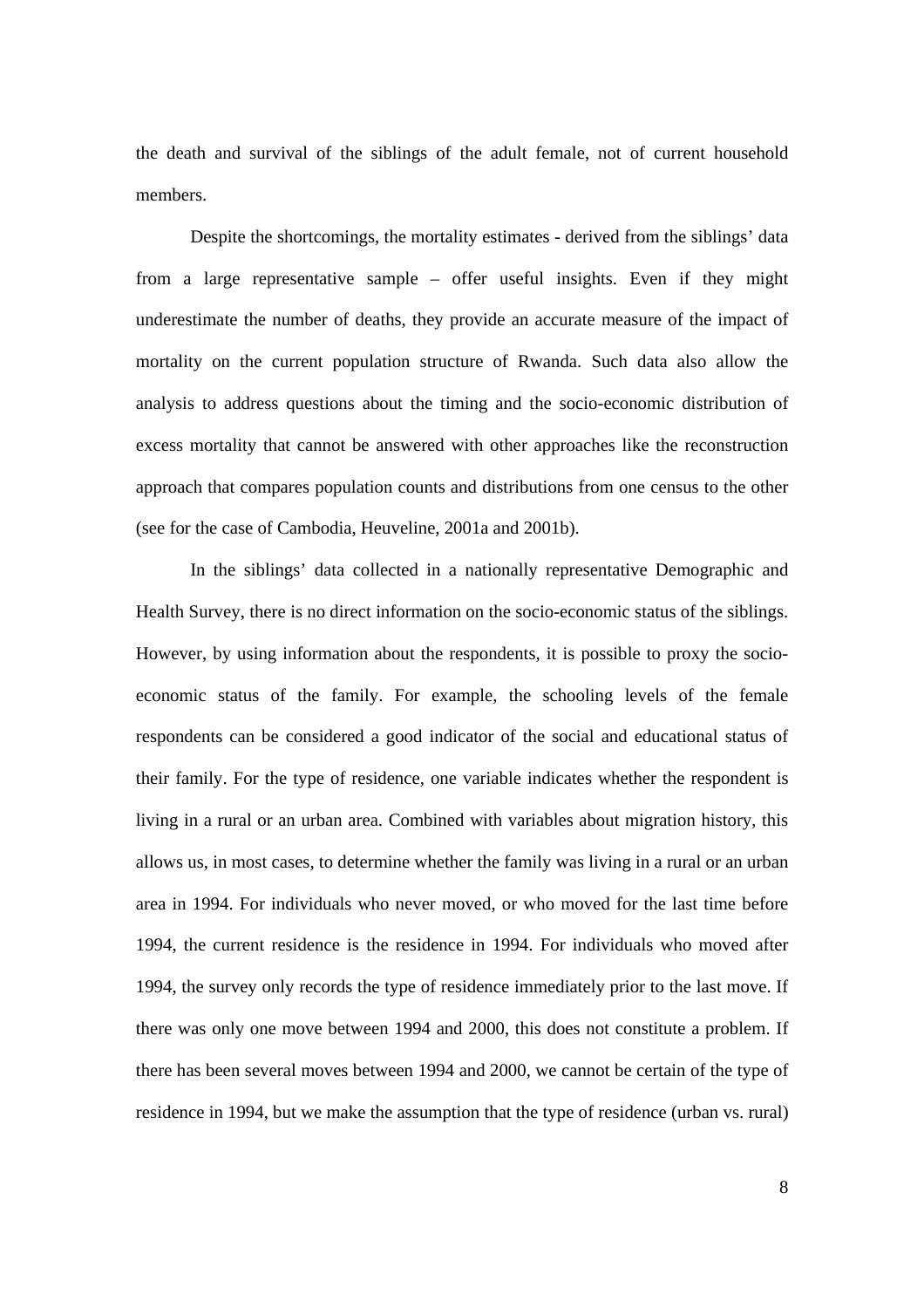immediately prior to the last move is the same type of residence than in  $1994<sup>1</sup>$ . This gives us the type of residence in 1994 of the respondent sibling. We use this information, and the assumption that siblings share common characteristics and background to determine whether the other siblings have a rural or an urban background.

The Rwanda 2000 DHS has one major drawback for the present analysis: it does not contain the ethnicity of the respondent. The Government of Rwanda no longer allows the registration of ethnicity, thereby complicating our analysis. It is namely generally acknowledged that the 1994 genocide targeted mainly Tutsi. Econometrically, this is the equivalent of an omitted variable problem. A variable, ethnicity, determines the probability to die and we cannot include it in the analysis. We address this problem in Section 5.

#### **4. Demographic and socio-economic distribution of excess mortality in 1994**

Our analysis proceeds in two steps: first, we provide descriptive statistics about trends in mortality for different categories (by gender, birth cohort and socio-economic status) as illustrated in figures 1-5. In a second stage, we will verify the robustness of the findings from the descriptive trends in a multivariate regression framework.

Our results indicate that the excess mortality of 1994 dramatically affected the population composition of Rwanda. Figure 1 very simply plots, without any adjustment for the number and the age of individuals at risk in each year, the number of deaths reported among siblings in each year. It illustrates very clearly that excess mortality was heavily concentrated in 1994.

 $\overline{\phantom{a}}$  $<sup>1</sup>$  As a robustness check, we also relaxed this assumption and performed the analysis on the sub-</sup> sample for which we had certainty about their rural/urban location before 1994. The results were very similar.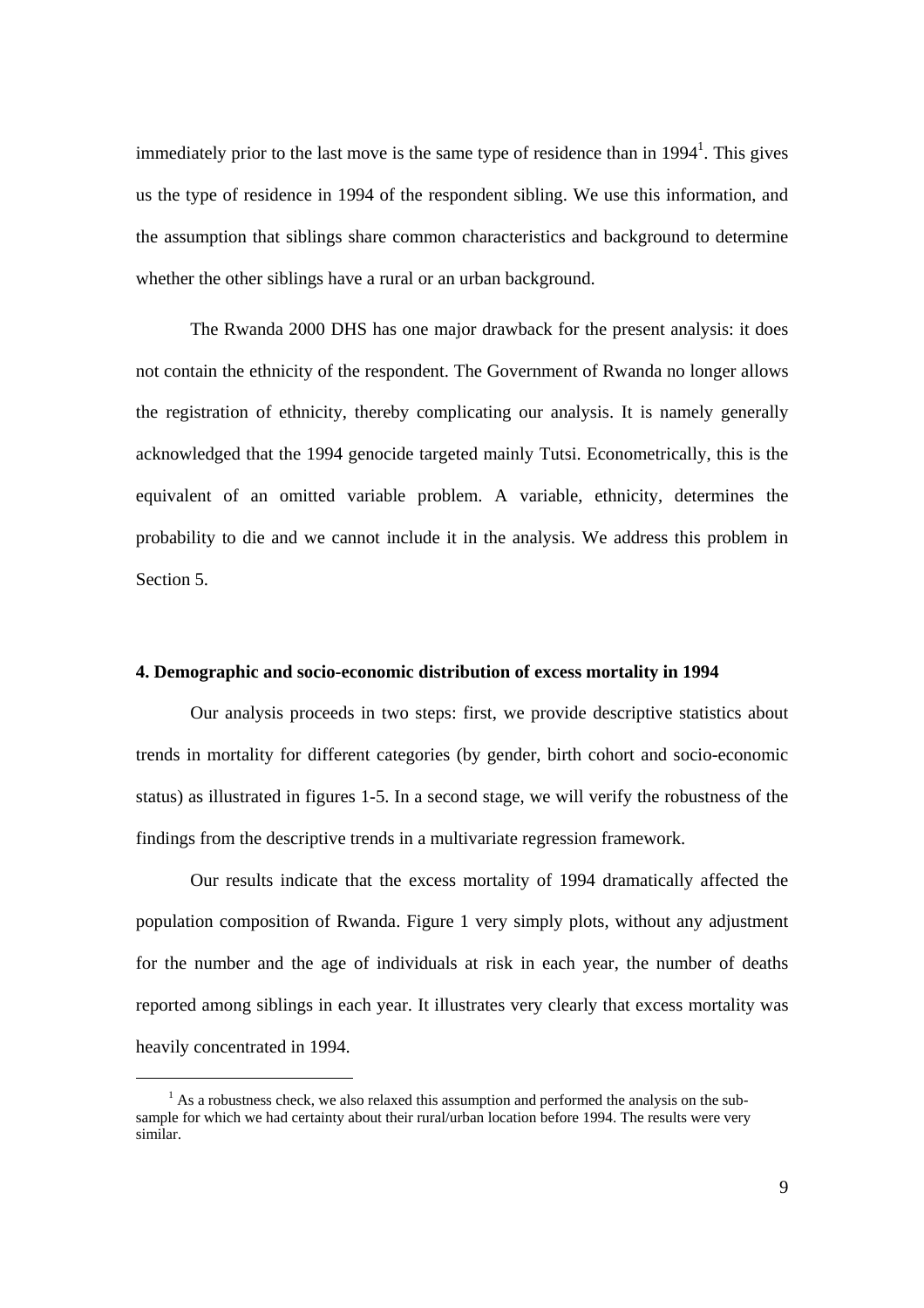Mortality in Rwanda in 1994 was not only due to the genocide and the war; mass migrations, very poor health conditions and a cholera epidemic in refugee camps also contributed to the excess mortality. However, the distribution of the death probabilities by birth cohort in 1994, illustrated in figure 2, is evidence that a considerable proportion of the excess mortality is due to violent deaths, since it is not the birth cohorts most vulnerable to poor health and diseases (children and elderly adults), who experienced the highest mortality. Adults, and to a larger extent adult males, were most likely to die.

Using the characteristics of the respondent sister as a proxy for the socioeconomic status of the family, Figures 3, 4 and 5 establish that individuals with an urban or educated background were more likely to die. Figure 3 shows that at all ages, individuals with an urban background, i.e. siblings of women who lived in urban areas in 1994, were more likely to die in 1994. That differential increases after age 15. Figures 4 and 5 follow the same format for the educational background of individuals. Figure 4 shows that siblings of women with at least some primary education were more likely to die, at adult ages, than individuals whose sister had no education. Figure 5 is constructed in the same way and establishes that individuals who had a sister who attended secondary school were more likely to experience excess mortality. In figure 5 which compares secondary education with lower schooling achievements, the magnitude of the differential is larger and extends over all ages, even if it still peaks among adults. Figures 2 to 5 are very suggestive, but they only illustrate a univaried analysis.

In a second step, we perform a logit analyis estimating the following specification

$$
E(Y_i) = P_i = L(\alpha + \beta X_i)
$$

10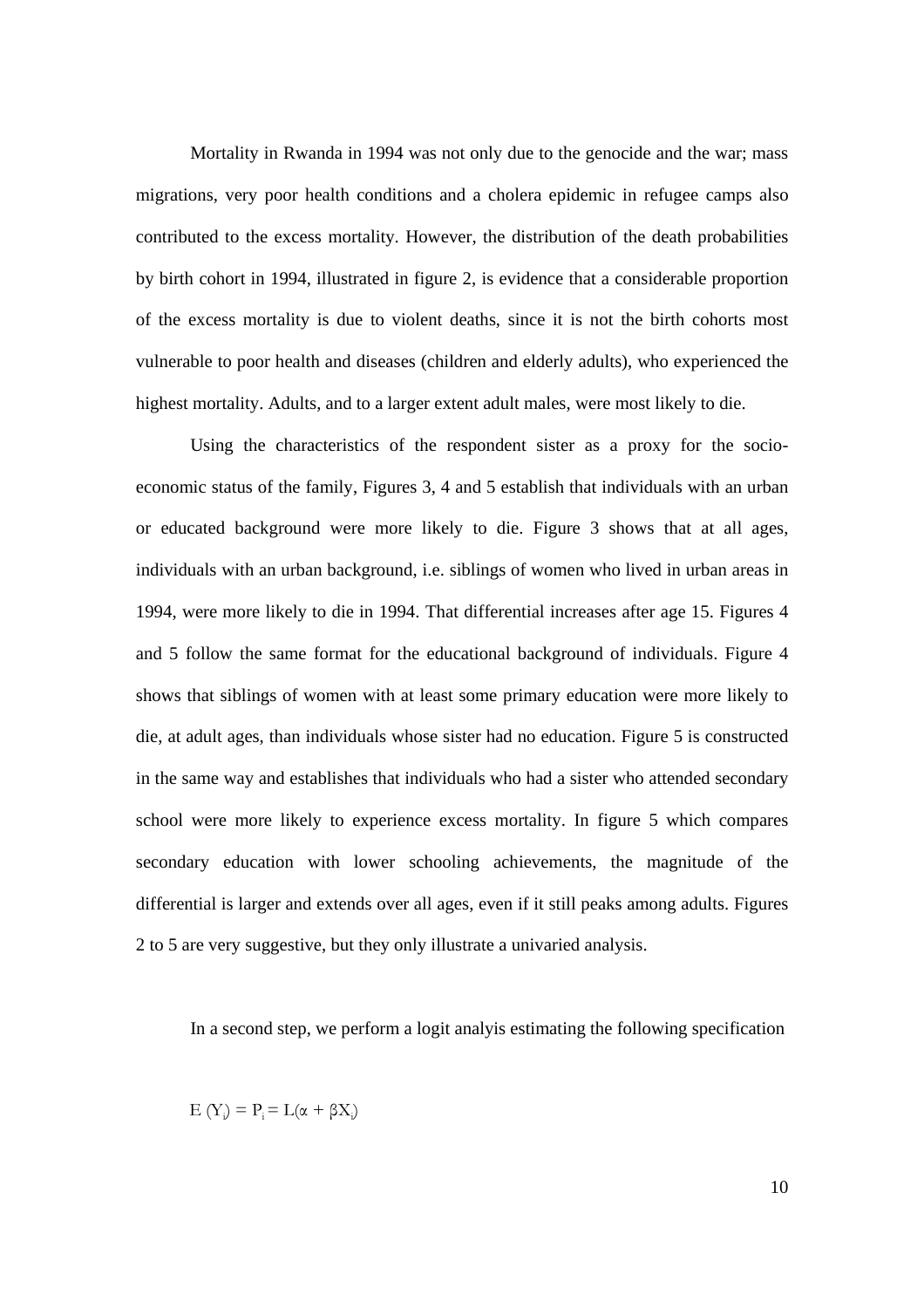Where  $Y_i$  represents the probability to die in 1994 and assumes value 1 or 0. *X* is a vector of sibling and family characteristics. The regressors of interest are the gender and dummies for the age of the sibling in 1994 and the rural and the educational background of the family. The data are weighed with the population weights provided in the DHS as well as with the inverse of the number of surviving females age 15-49 in each family and the standard errors are clustered by enumeration area.

Table 1 confirms the results from the figures in a multivariate regression framework. The three panels display marginal effects of the coefficients in the above regression. The results indicate that, controlling for age, males and people with an educated and an urban background were more likely to die in 1994. Males were 1.3 percentage points more likely to die, while individuals with a rural background are a little bit more than 3 percentage points less likely to have died. Each panel uses a different measure of education: panel A compares no education with at least some primary education (1.7 percentage point more likely to die), panel B compares at least some secondary education (4.5 percentage point more likely to have died) with lower educational achievements and panel C enters linearly the years of education (each additional year of education increases by 0.3 percentage point the probability to have died).

#### **5. The omitted variable problem**

The 2000 DHS has one major drawback: it does not contain the ethnicity of the respondent. The ethnicity variable is determining the probability to die but we cannot include it in the analysis. Before using an econometric strategy to deal with this omitted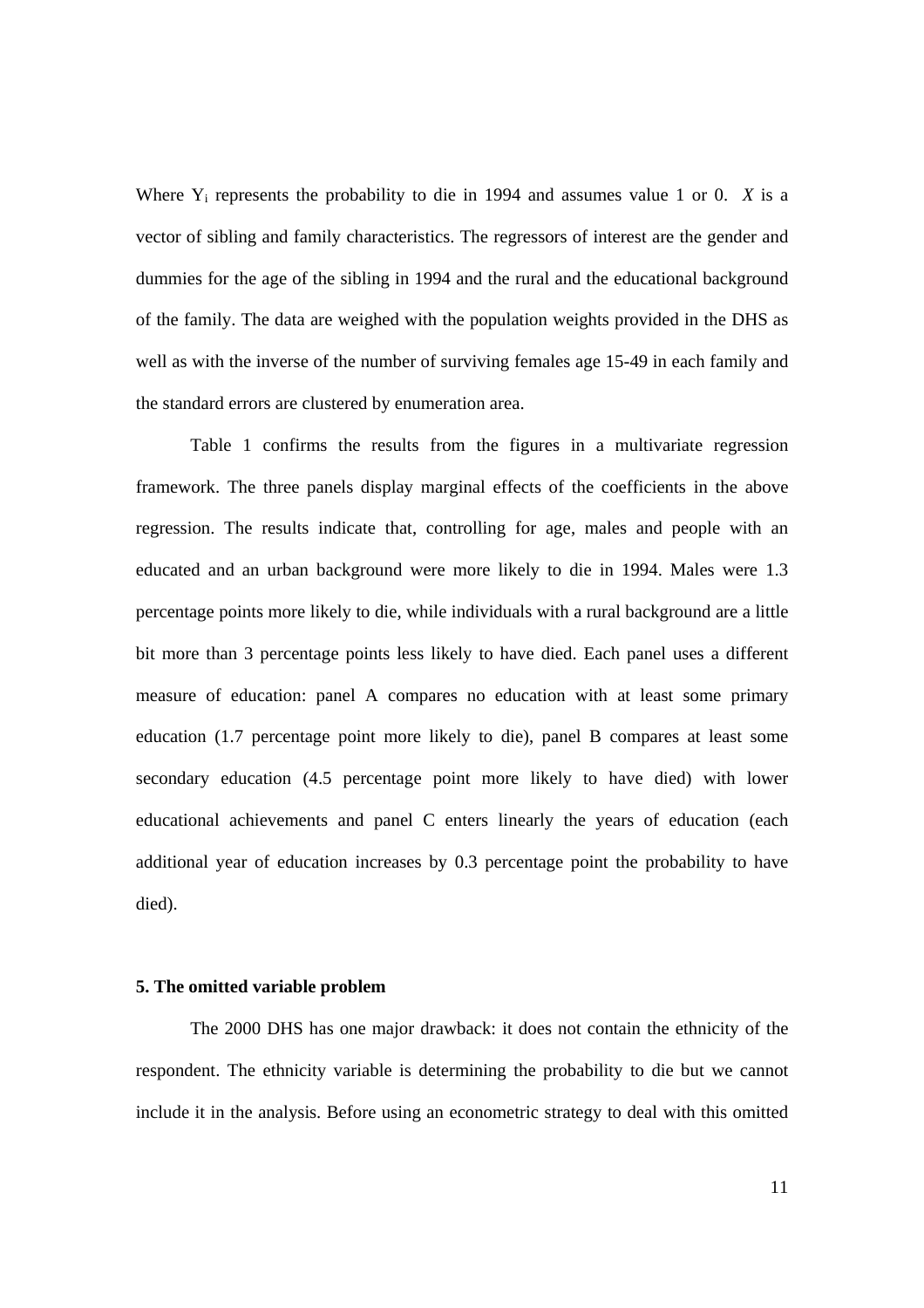variable problem, we should first note that Tutsi were not the only victims of the 1994 events. Educated (or richer) Hutu were also killed, both in the genocide as well as in the war with the Rwandese Patriotic Front (RPF). The literature offers dramatic examples of this. Mamdami (2001) reports, for example, that, in order to escape killing, Tutsi girls '*had to dress and behave like peasants* 'implying that the victims were also targeted based on class (rich vs. poor or urban vs. rural). Since our dependent variable captures all deaths in 1994, not just in the three months of the genocide, it includes all deaths in the genocide and the war (Tutsi as well as Hutu) as well as deaths by disease (e.g. in the refugee camps in Democratic Republic of Congo).

Our econometric strategy is as follows: the 1992 DHS contains the ethnicity of the respondents. We are thus able to analyse differences between Hutu and Tutsi in 1992. Panel A of table 2 analyzes the correlation between being Tutsi, and education and urban residence in the female sample of the 1992 DHS. The results show that even when controlling for region and age, there is a strong positive correlation between education, urban status and being Tutsi. This confirms our fear that the relationship between mortality in 1994 and education and urban residence is at least partially driven by the fact that Tutsi were more likely to die during the genocide.

Our next step is then to find a proxy for being Tutsi, a variable that would be correlated with Tutsi but that would *not* be correlated, by itself, i.e. independently from being Tutsi, with the probability of dying in 1994. We believe that the fact that Tutsi married at a later age satisfies these conditions. Panel B of table 2 indicates that even after controlling for education, urban residence, region and age, Tutsi women married later. Thus, age at marriage is positively correlated with being Tutsi. This fact had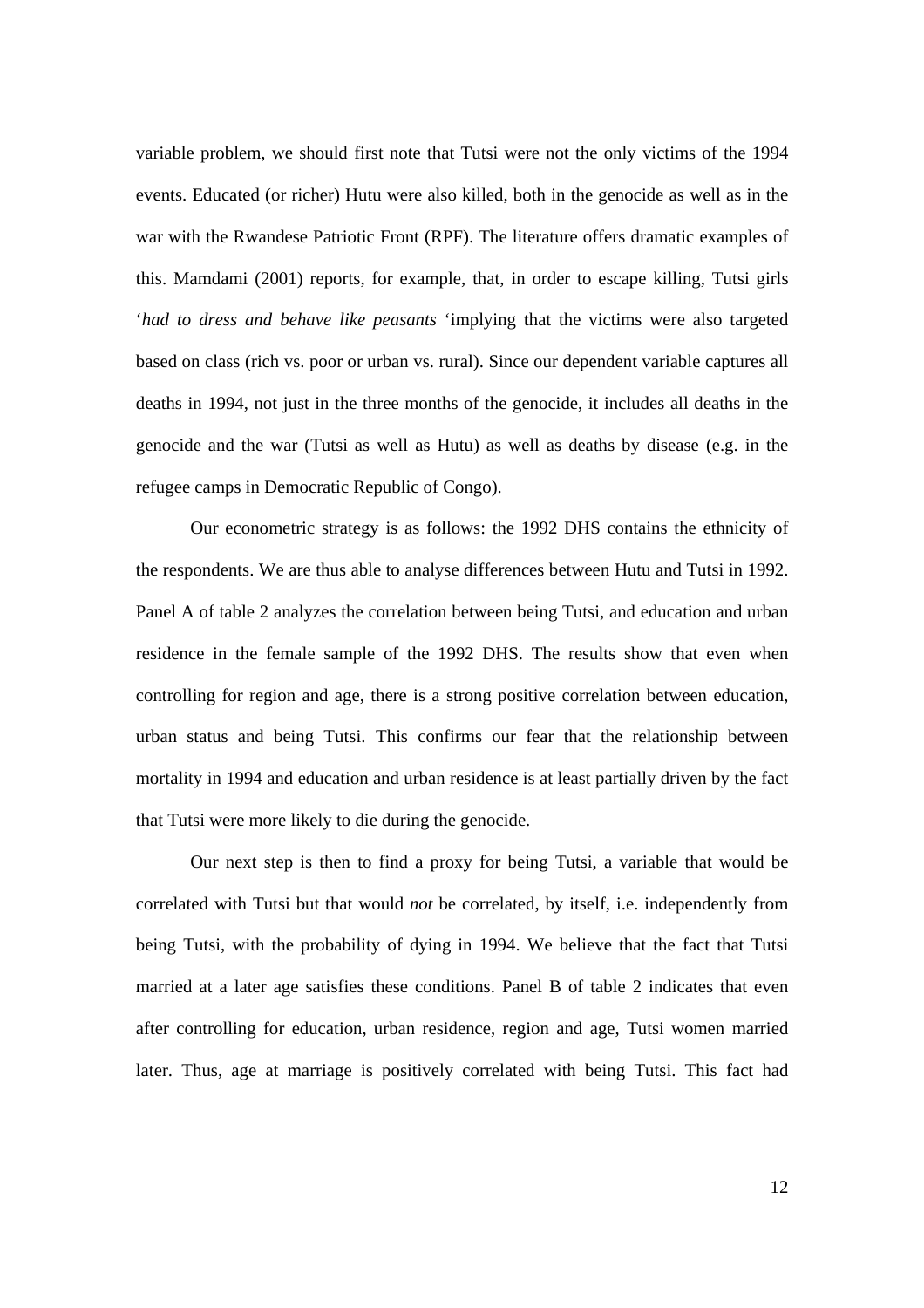already been documented in the 1991 Census of Rwanda where it was found that the age at marriage for Hutu women was 22.6 and for Tutsi women  $25.6^2$ 

We will further argue that the only reason that women who married later have been more likely to die in the genocide is because they were Tutsi. In other words, our assumption is that the genocide made more victims among people who married later, not because they were targeted as such, but because they were Tutsi - who happen to marry later.

We therefore use in the 2000 DHS age at marriage as a proxy for being Tutsi. Once again, we do not have the age at marriage of the individuals whose mortality we are investigating, but we are using the age at marriage of their respondent sister as the proxy. Table 3 implements this strategy. Like table 1, it contains three panels for the three different measures of education: primary education dummy, secondary education dummy and years of education. Column 1 repeats the specifications of table 1 but adds age at marriage as a proxy for being Tutsi. This regression limits the sample to siblings of married women. However, since for a given age, being married might be correlated with being a Tutsi, we want to avoid this truncation of the sample. Column 2 therefore introduces, for the full sample, an interaction between being never married and age at marriage as the proxy for being Tutsi.

We find that being never married and age at marriage are positively correlated with dying in 1994 (significant at the 10 percent level), which suggests that this is a good proxy. The coefficients on urban residence remain positive and significant, even after using the proxy in the three panels. The same is generally true for the coefficients on

 $2$  Recensement Général de la Population et de l'Habitat au 15 Aout 1991, Résultats Définitifs, Service National de Recensement, Ministère du Plan, Kigali, 1994, p. 186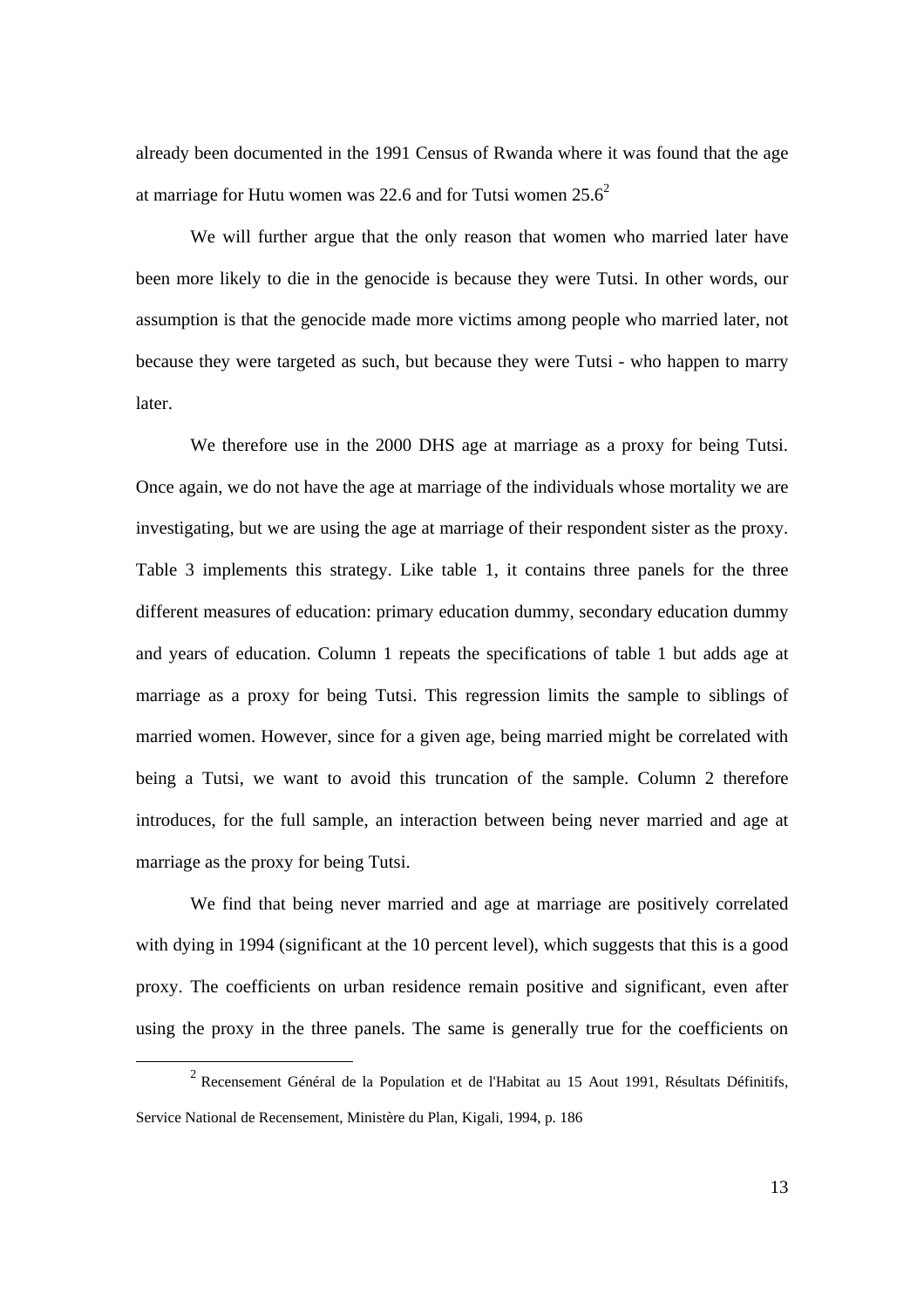education, even though with primary education compared with no education. The coefficient is not significant in column 2 of panel A. This set of results is suggestive evidence that the positive relationship between education, urban residence and mortality during the 1994 genocide in Rwanda was general and was not only driven by the fact that the Tutsis - who were more educated and more likely to live in urban areas, were targeted by the genocide.

#### **6. Conclusions**

This paper uses the maternal mortality module in Rwanda 2000 Demographic and Health Survey to analyze how excess mortality during the 1994 Genocide in Rwanda was distributed in the population. We find that adult males were most likely to die, indicating that violent deaths represented a very large share of the excess mortality. Using the characteristics of the respondent sister as a proxy for the socio-economic status of the family, we also establish that individuals with an urban or educated background were more likely to die.

The econometric strategy does not allow us to conclude that we completely solved the omitted variable bias due to the absence of the ethnic variable in the 2000 DHS. Age at marriage is only an imperfect proxy for being Tutsi. The coefficients on education and the type of residence in table 3 may still be picking up part of the ethnic effect. Nevertheless, we have gone one step further in addressing the omitted variable bias and our evidence suggests that, over and above targeting Tutsi, mortality in 1994 in Rwanda was more likely to be concentrated among the urban and educated groups of the population. We can certainly conclude that the genocide disproportionately affected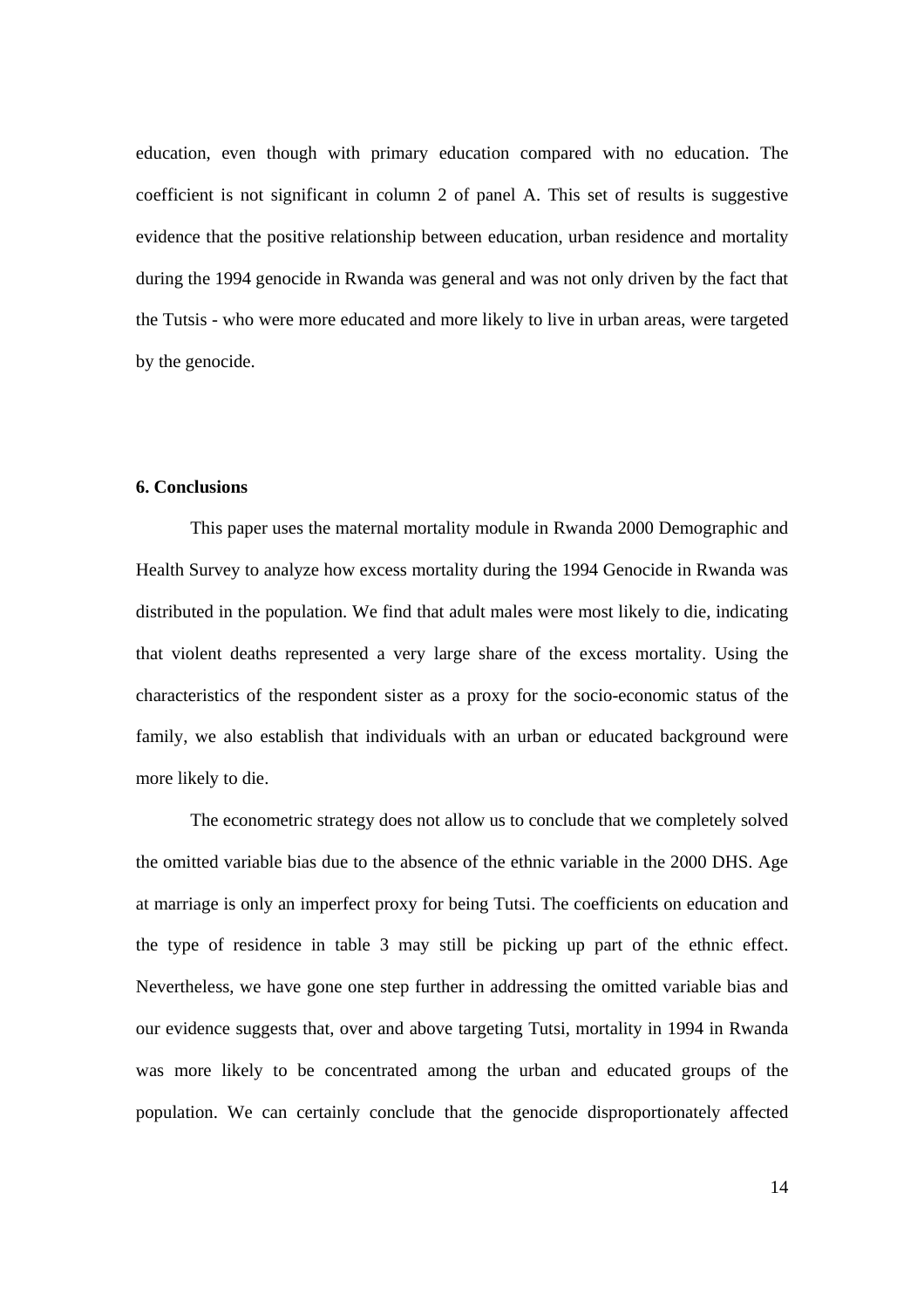educated and urban groups and therefore, over and above the lost lives, had a further impact in depriving Rwanda of its most skilled inhabitants. This is true independent of the omitted variable bias.

#### **References**

- Akresh, Richard and Damien de Walque. 2008. "Armed conflict and schooling : evidence from the 1994 Rwandan genocide". World Bank Policy Research Working Paper 4606, The World Bank, Washington, DC.
- André, Catherine and Jean-Philippe Platteau. (1998). Land Relations under unbearable stress: Rwanda caught in the Malthusian Trap. *Journal of Economic behaviour and Organisation*, 34, 1– 47
- Bundervoet, Tom. (2008). Wealth, Density and Political Power: the 1993 Killings in Burundi, *Journal of Peace Research*, forthcoming
- Chrétien, Jean-Pierre. (2000). Afrique des Grands lacs : deux mille ans d'histoire , Paris, Aubier.
- De Lame, Danielle. (1996). Une Colline entre mille ou me calme avant la tempete, Transformations et Blocages du Rwanda Rural, Musée Royale de l' Afrique Centrale, Tervuren
- De Walque, Damien. (2005). "Selective Mortality During the Khmer Rouge Period in Cambodia", *Population and Development Review* 31 (2): 351-368.
- De Walque, Damien. 2006. "The Socio-Demographic Legacy of the Khmer Rouge Period in Cambodia, *Population Studies*, 60 (2): 223-231.
- Gakidou, Emmanuela and Gary King. 2006. "Death by Survey: Estimating Adult Mortality without Selection Bias from Sibling Survival Data." *Demography, 43(3), 569-585.*
- Heuveline, Patrick. 2001(a). "Approaches to Measuring Genocide: Excess Mortality During the Khmer Rouge Period." In D. Chirot and M. Seligman, eds., *Ethnopolitical Warfare. Causes, Consequences and Possible Solutions.*  Washington D.C.: American Psychological Association.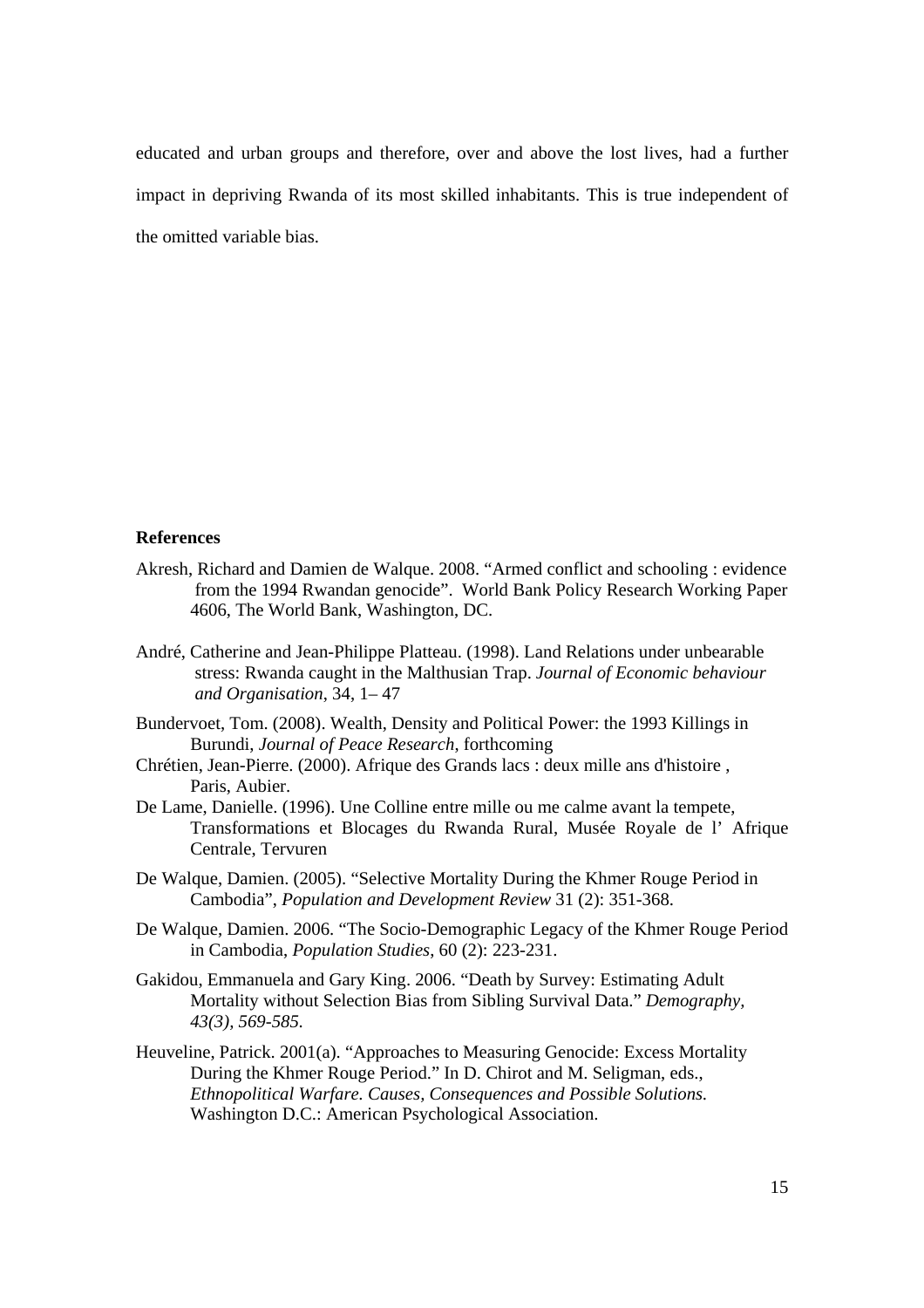- Heuveline, Patrick. 2001(b). "The Demographic Analysis of Mortality Crises: The Case of Cambodia, 1970-1979." In H. E. Reed and C. B. Keely, eds., *Forced Migration and Mortality*. Washington, D.C.: National Academy Press.
- Kalyvas, Stathis. (2006). The Logic of Violene in Civil War, Cambridge University Press, Cambridge
- Mamdami, Mahmood. (2001). When Victims become Killers, Princeton University Press.
- Newbury, Catherine. (1988). The Cohesion of Oppression: clientship and ethnicity in Rwanda, 1860-1960, New York, Columbia University Press
- Prunier, G. (1995). The Rwanda Crisis, History of a Genocide, University of Columbia Press, New York
- Reyntjens, Filip.(1994). L'Afrique des Grands Lacs en Crise, L' Harmattan, Paris
- Service National de Recensement, Ministère du Plan. 1994. « Recensement Général de la Population et de l'Habitat au 15 Aout 1991, Résultats Définitifs », Kigali.
- Verwimp, Philip. 2003 (a). "The Political Economy of Coffee, Dictatorship and Genocide." *European Journal of Political Economy* 19: 161-81.
- Verwimp, Philip. 2003 (b). "Testing the Double Genocide Thesis for Central and Southern Rwanda." *Journal of Conflict Resolution* 47: 423-42.
- Verwimp, Philip. 2004. "Death and Survival during the 1994 Genocide in Rwanda." *Population Studies* 58: 233-45.
- Verwimp, Philip. 2005. "An Economic Profile of Peasant Perpetrators of Genocide." *Journal of Development Economics*. 77: 297-323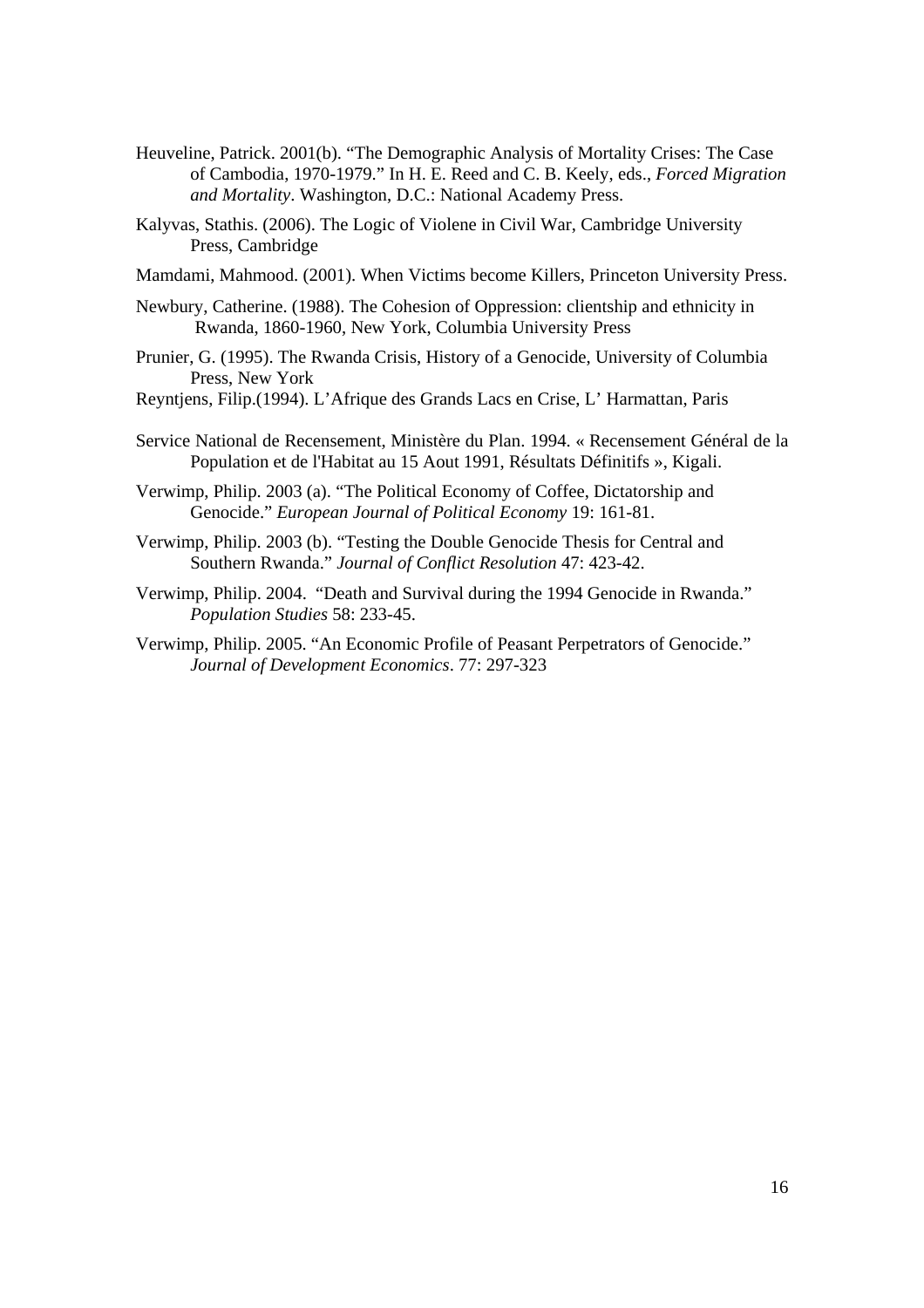#### **Table 1: The socio-economic determinants of mortality in 1994 in Rwanda**

#### **Dependent variable: Died in 1994**

#### **A. Education is measured by comparing primary education with no education**

| Male                                        | 0.013                     |
|---------------------------------------------|---------------------------|
| Sister with at least some primary education | $[0.005]$ ***<br>0.017    |
|                                             | $[0.008]^{**}$            |
| Sister was living in an rural area in 1994  | $-0.035$<br>$[0.008]$ *** |
| $N =$                                       | 44568                     |

#### **B. Education is measured by comparing secondary education with lower schooling**

| Male                                       | 0.013<br>$[0.005]$ ***      |
|--------------------------------------------|-----------------------------|
| Sister with some secondary education       | 0.045<br>$[0.016]^{***}$    |
| Sister was living in an rural area in 1994 | $-0.032$<br>$[0.008]^{***}$ |
| $N =$                                      | 44568                       |

#### **C. Education is measured by the years of education**

| Male                                       | 0.013<br>$[0.005]$ ***      |
|--------------------------------------------|-----------------------------|
| Sister's years of education                | 0.003<br>$[0.001]$ ***      |
| Sister was living in an rural area in 1994 | $-0.032$<br>$[0.008]^{***}$ |
| $N =$                                      | 44522                       |

Marginal effects of logit regressions, dummies for age in 1994 included. The data is taken from the siblings' mortality data of the Demographic and Health Survey, 2000, Rwanda. The data are weighted as recommended by the data provider, and adjusted to account for unequal probability of selection into the sample by a factor of 1/number of surviving females age 15-49 in each family. When more than one respondent in the same household reports on the same sibship, only one respondent is randomly retained. The background of the family is derived from the characteristics of the sister who answered the survey. For sisters who never moved or moved for the last time before 1994, the actual location is recorded. Sisters who moved after 1994 are assumed to have been living in 1994 in the same type of location as the one reported, in 2000, as the previous one. Clustered standard errors between square brackets. \*\*\*, \*\*, \*: significant at the 1, 5 and, 10 percent confidence interval, respectively.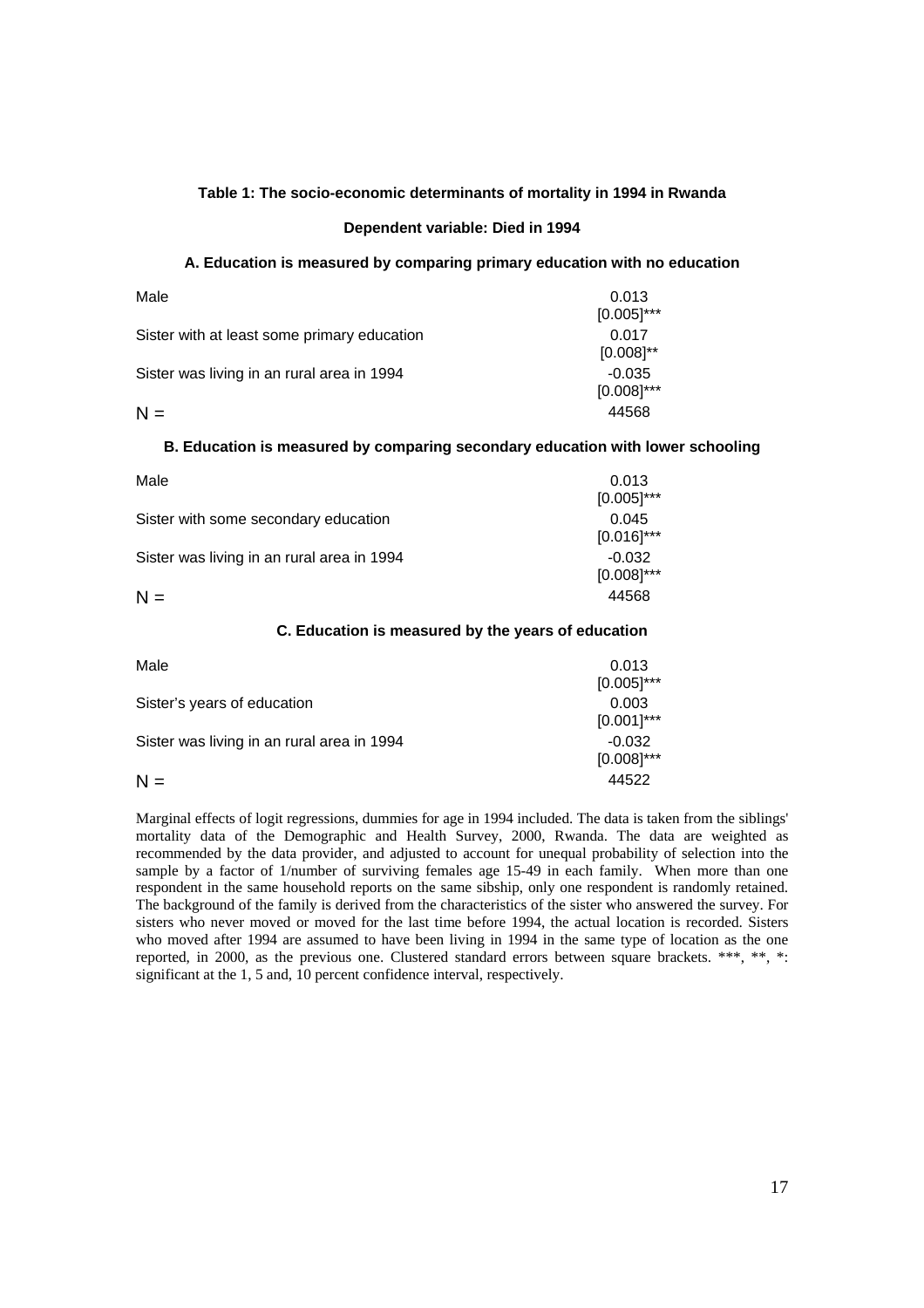### **Table 2: The relationship between ethnicity, education, urban residence and age at marriage.**

## **Analysis of the 1992 Rwanda Demographic and Health Survey**

#### **A. Dependent variable: Indicator for being Tutsi (females only)**

| Urban              | 0.066          | 0.063          | 0.056         |
|--------------------|----------------|----------------|---------------|
|                    | $[0.018]$ ***  | $[0.027]**$    | [0.026]       |
| Years of education | 0.009          | 0.007          | 0.008         |
|                    | $[0.0013]***$  | $[0.0012]***$  | $[0.013]$ *** |
| Region dummies     | N <sub>0</sub> | Yes            | Yes           |
| Age dummies        | N <sub>0</sub> | N <sub>0</sub> | Yes           |
| $N =$              | 6498           | 6498           | 6498          |

#### **B. Dependent variable: age at marriage (Married females only)**

| Tutsi              | 1.325         | 1.238          | 1.145         |
|--------------------|---------------|----------------|---------------|
|                    | $[0.216]$ *** | $[0.220]$ ***  | $[0.208]$ *** |
| Urban              | 0.138         | 0.151          | 0.063         |
|                    | [0.171]       | [0.178]        | [0.169]       |
| Years of education | 0.178         | 0.173          | 0.190         |
|                    | $[0.013]***$  | $[0.013]$ ***  | $[0.013]$ *** |
| Region dummies     | No            | <b>Yes</b>     | Yes           |
| Age dummies        | No            | N <sub>0</sub> | Yes           |
| $N =$              | 4341          | 4341           | 4341          |

Marginal effects of logit regressions in panel A, linear regressions in panel B. The data is taken from the Demographic and Health Survey, 1992, Rwanda. The data are weighted as recommended by the data provider. Clustered (by enumeration area) standard errors between square brackets. \*\*\*, \*\*, \*\*: significant at the 1, 5 and, 10 percent confidence interval, respectively.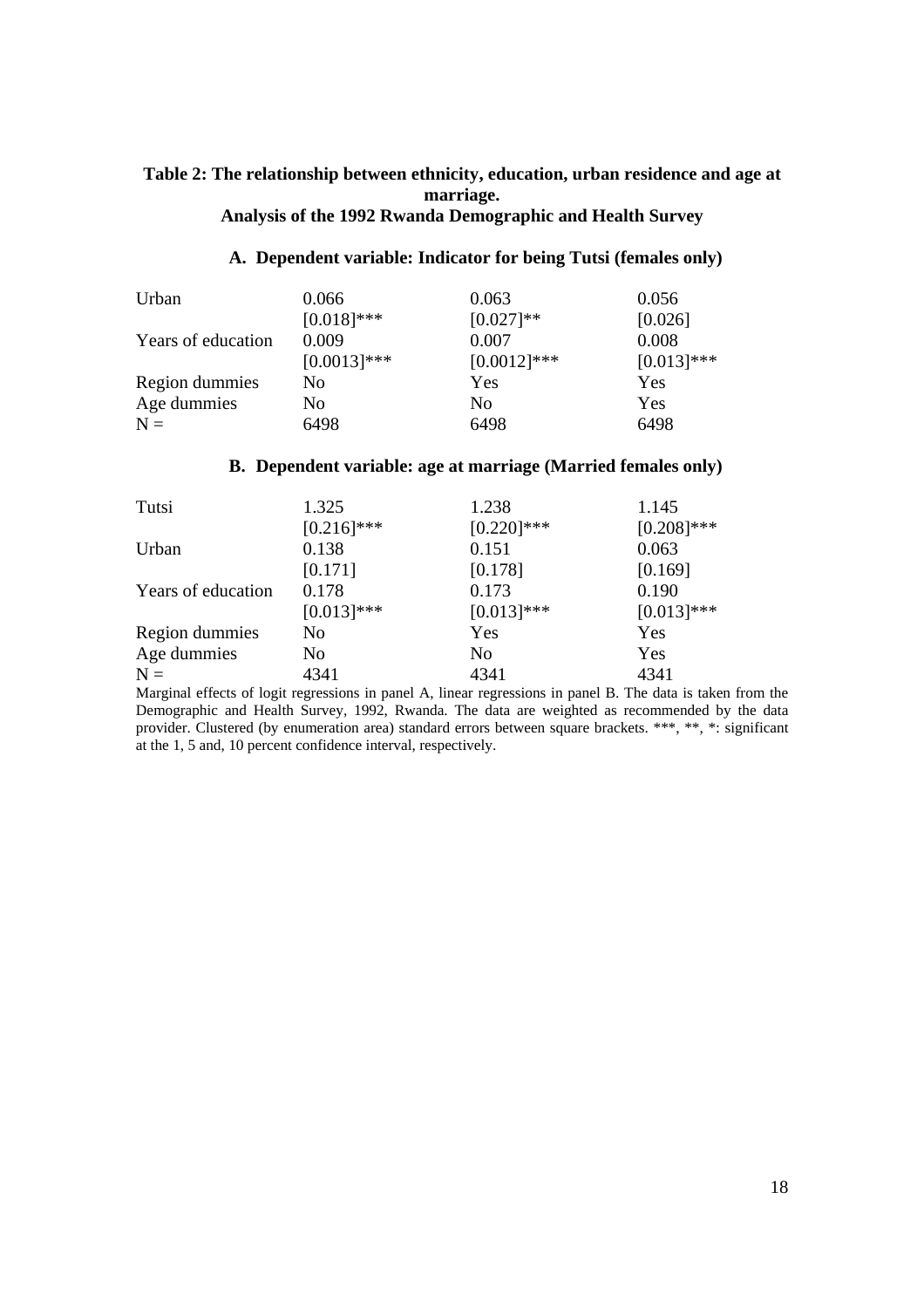#### **Table 3: The socio-economic determinants of mortality in 1994 in Rwanda, using age at marriage as a proxy for ethnicity**

#### **Dependent variable: Died in 1994 A. Education is measured by comparing primary education with no education**

|                                            | (1)            | (2)            |
|--------------------------------------------|----------------|----------------|
| Male                                       | 0.018          | 0.013          |
|                                            | $[0.006]$ ***  | $[0.005]$ ***  |
| Sister with primary education              | 0.024          | 0.014          |
|                                            | $[0.010]$ ***  | [0.009]        |
| Sister was living in an rural area in 1994 | $-0.022$       | $-0.036$       |
|                                            | $[0.010]^{**}$ | $[0.008]$ ***  |
| Never married                              |                | 0.069          |
|                                            |                | $[0.032]^{**}$ |
| Age at marriage if married                 | 0.003          | 0.003          |
|                                            | $[0.001]^{**}$ | $[0.001]^{**}$ |
| $N =$                                      | 31523          | 44568          |

## **B. Education is measured by comparing secondary education with lower schooling**<br>Male 0.013

| Male                                       | 0.019          | 0.013           |
|--------------------------------------------|----------------|-----------------|
|                                            | $[0.006]$ ***  | $[0.005]$ ***   |
| Sister with secondary education            | 0.045          | 0.040           |
|                                            | $[0.020]^{**}$ | $[0.016]$ ***   |
| Sister was living in an rural area in 1994 | $-0.022$       | $-0.033$        |
|                                            | $[0.010]^{**}$ | $[0.008]^{***}$ |
| Never married                              |                | 0.061           |
|                                            |                | $[0.031]^{**}$  |
| Age at marriage if married                 | 0.003          | 0.002           |
|                                            | $[0.001]^{**}$ | $[0.001]$ *     |
| $N =$                                      | 31523          | 44568           |

#### **C. Education is measured by the years of education**

| Male                                       | 0.019          | 0.013          |
|--------------------------------------------|----------------|----------------|
|                                            | $[0.006]$ ***  | $[0.005]$ ***  |
| Years of education (of sister)             | 0.004          | 0.003          |
|                                            | $[0.001]$ ***  | $[0.001]^{**}$ |
| Sister was living in an rural area in 1994 | $-0.020$       | $-0.034$       |
|                                            | $[0.010]^{**}$ | $[0.008]$ ***  |
| Never married                              |                | 0.061          |
|                                            |                | $[0.032]$ *    |
| Age at marriage if married                 | 0.003          | 0.002          |
|                                            | $[0.001]$ *    | $[0.001]$ *    |
| $N =$                                      | 31496          | 44522          |

Marginal effects of logit regressions, dummies for age in 1994 included. The data is taken from the siblings' mortality data of the Demographic and Health Survey, 2000, Rwanda. The data are weighted as recommended by the data provider, and adjusted to account for unequal probability of selection into the sample by a factor of 1/number of surviving females age 15-49 in each family. Where more than one respondent in the same household reports on the same sibship, only one respondent is randomly retained. The background of the family is derived from the characteristics of the sister who answered the survey. For sisters who never moved or moved for the last time before 1994, the actual location is recorded. Sisters who moved after 1994 are assumed to have been living in 1994 in the same type of location as the one reported, in 2000, as the previous one. Clustered standard errors between square brackets. \*\*\*, \*\*, \*: significant at the 1, 5 and, 10 percent confidence interval, respectively.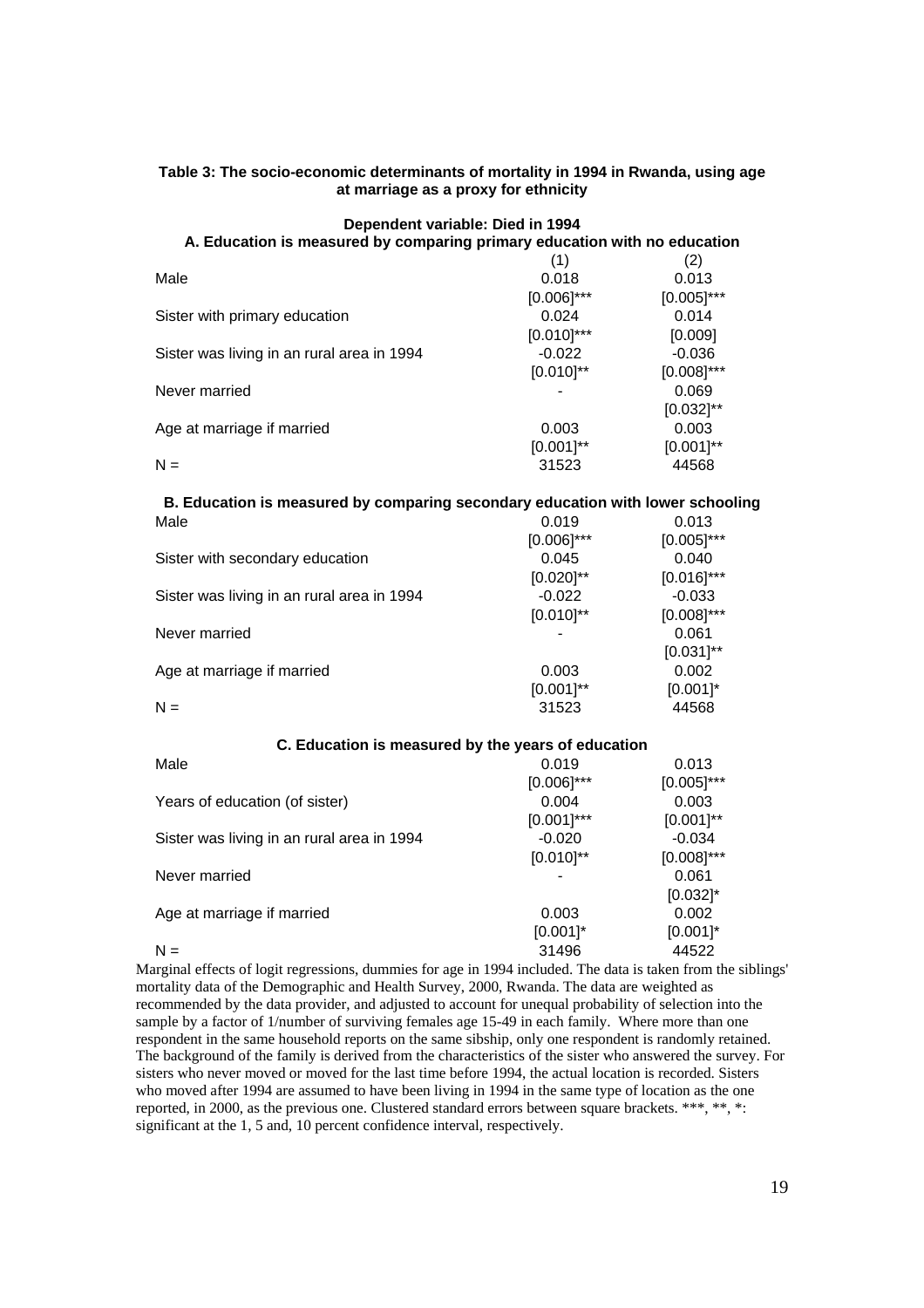

#### **Figure 1: Number of deaths by year among siblings of women aged 15-49. Rwanda Demographic and Health Survey 2000.**

**Year**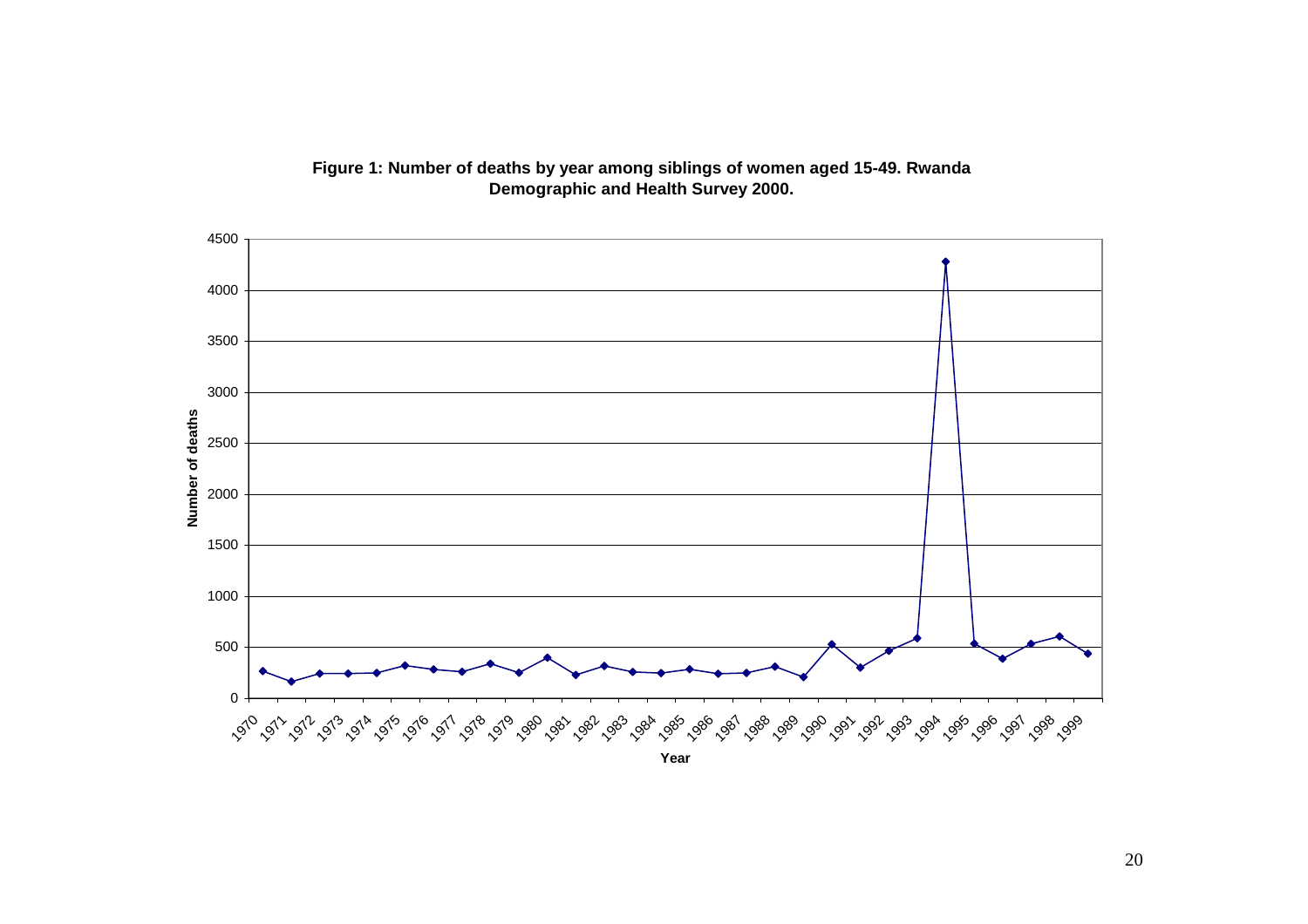

**Figure 2: Death probability in 1994, by age and gender. From siblings' mortality data, Demographic and Health Survey, Rwanda 2000.**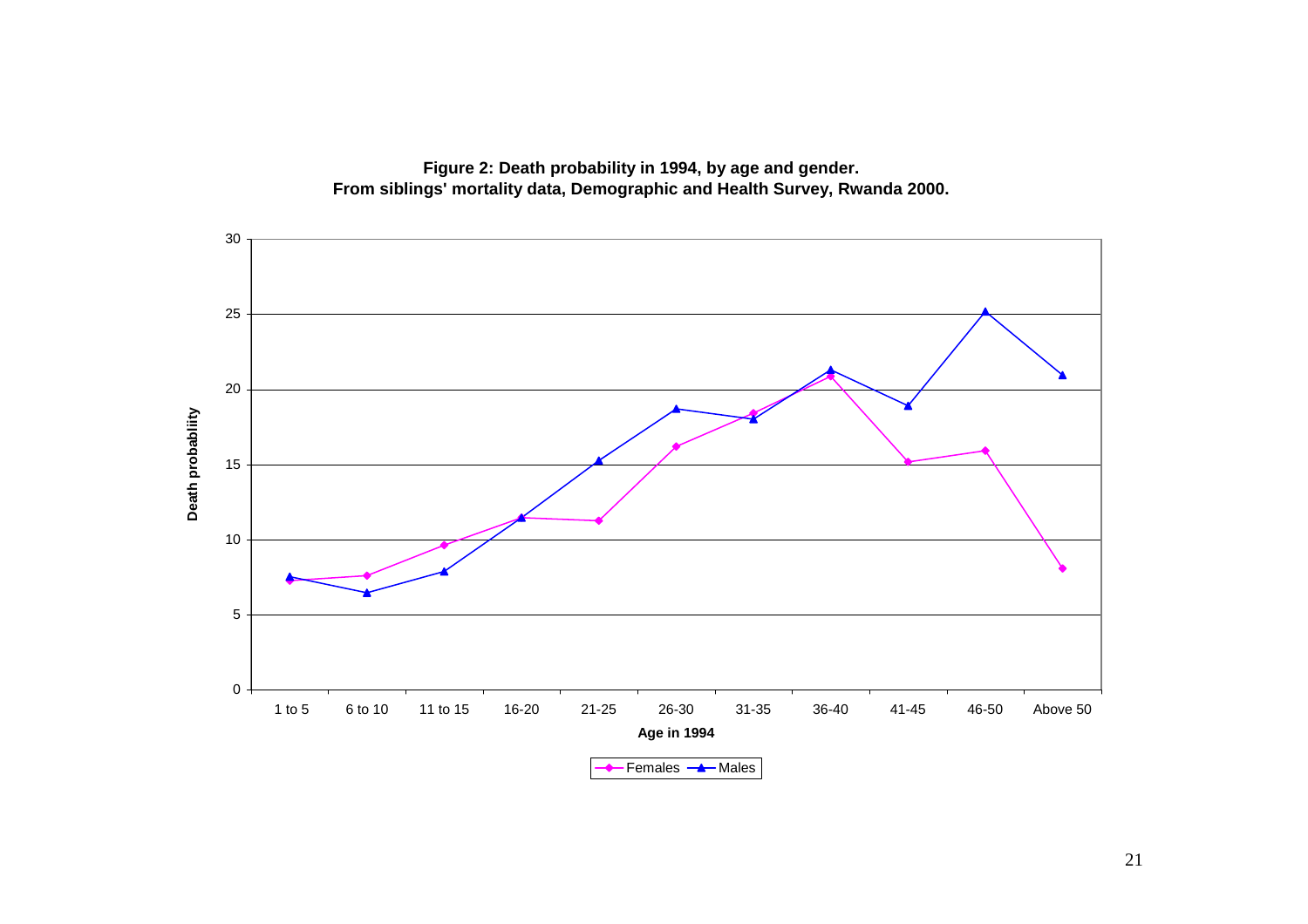**Figure 3: Death probability by rural/urban location of family in 1994. From siblings' mortality data. Demographic and Health Survey, 2000, Rwanda.**

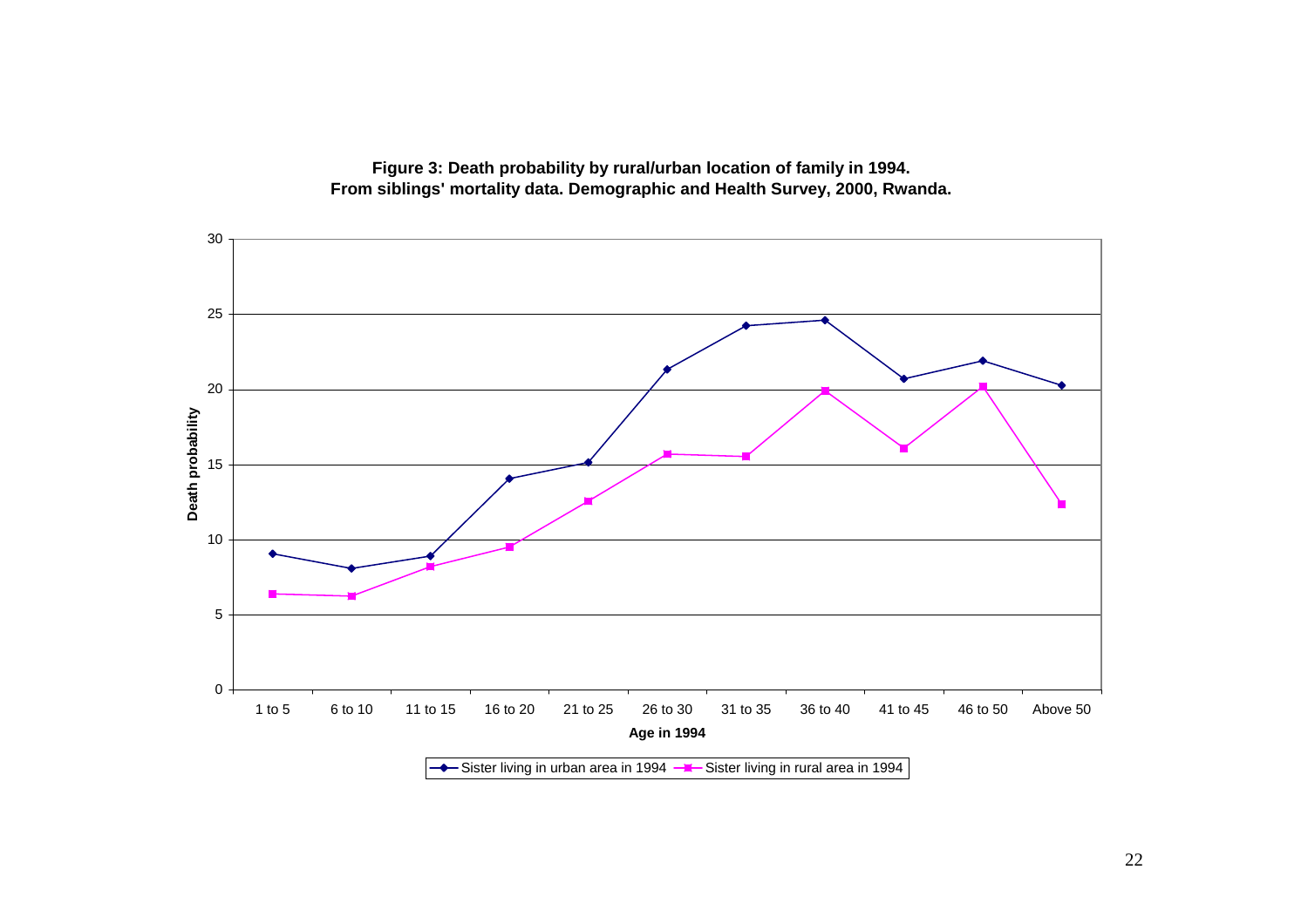**Figure 4: Death probability by educational background of the family. From siblings' mortality, Demographic and Health Survey 2000, Rwanda.**